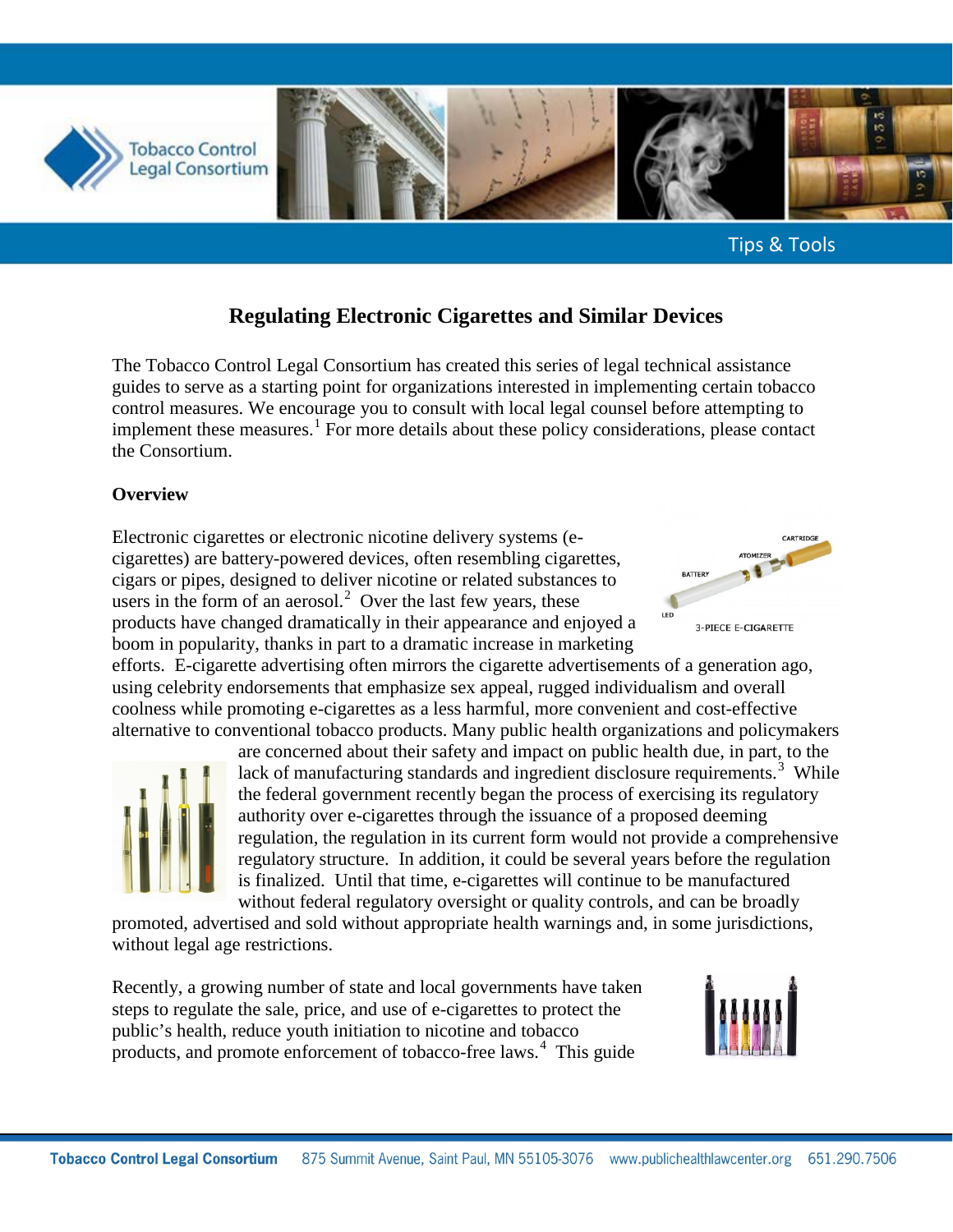provides a few options and pointers for communities and policy makers to consider when drafting or implementing laws or policies that regulate e-cigarettes. Given the rapidity with which the e-cigarette market is growing, this publication may be updated regularly.

### **Background**

**Product Description.** E-cigarettes typically consist of a battery-powered heating element, a cartridge that contains liquid nicotine or other chemicals, and an atomizer that, when heated, converts the contents of the cartridge into an aerosol that the user inhales.<sup>[5](#page-13-0)</sup> The two primary categories of e-cigarettes are closed systems, in which prefilled cartridges are used, and open systems, which allow the user to add solution manually to a refillable tank. Open systems have experienced the most dramatic growth in recent months.<sup>[6](#page-13-1)</sup> In 2004, when e-cigarettes first entered the market in China, they were shaped like cigarettes, cigars or pipes and the liquid or gel heated in the cartridge contained nicotine. Over the last decade, however, as the e-cigarette market has expanded, product designs and ingredients have also evolved, making it difficult to arrive at any standard definition. Today, e-cigarettes come in hundreds of brands, including rechargeable and disposable models, and a variety of shapes mimicking common household products, such as flash drives, pens, and lipstick. Depending on the brand, most e-cigarette cartridges contain tobacco-derived nicotine, humectants to produce the aerosol (for example, propylene glycol or glycerol), and flavorings.<sup>[7](#page-13-2)</sup> Because e-cigarettes are not subject to manufacturing standards, the quality and content of ingredients varies among brands, as do the level and concentration of nicotine in e-liquid. In fact, some e-liquid is marketed as nicotinefree and, as a result, may not be covered by laws that only regulate tobacco products.

Growing Market. E-cigarettes were first sold primarily over the Internet and in shopping mall kiosks, but are also now widely available in brick-and-mortar establishments across the U.S., such as convenience stores, gas stations, retail tobacco stores and, increasingly, in standalone ecigarette shops. Sales of e-cigarettes in the U.S. have risen dramatically from approximately \$20 million in 200[8](#page-13-3), to \$1.7 billion in 2013.<sup>8</sup> Some Wall Street analysts speculate that sales of e-cigarettes might even overtake those of conventional cigarettes within the next ten years.<sup>[9](#page-13-4)</sup> As an indication of the tobacco industry's interest in this rapidly growing market, several of the largest tobacco companies, such as Lorillard, R.J. Reynolds and Altria, have either acquired e-cigarette companies or are marketing their own electronic cigarettes.[10](#page-13-5) Significantly, as e-cigarette sales have risen, product costs have dropped, making e-cigarettes far more affordable than conventional cigarettes.<sup>11</sup> The relatively low cost of e-cigarettes is one factor that makes these products appealing to youth, who tend to be particularly price-sensitive.<sup>[12](#page-13-7)</sup>

**Health Risks.** The [U.S. Food and Drug Administration](http://www.fda.gov/NewsEvents/PublicHealthFocus/ucm172906.htm) (FDA) and many leading public health organizations generally agree on the need for further scientific study to assess unproven safety claims about e-cigarettes and to determine the overall public health impact of e-cigarette use.<sup>[13](#page-13-8)</sup> Potentially harmful constituents have been documented in some e-cigarette cartridges, including diethylene glycol, genotoxins, animal carcinogens, <sup>[14](#page-13-9)</sup> and diacetyl, a butter flavoring known to cause serious lung damage to factory workers who manufacture microwave popcorn. [15](#page-13-10) The nicotine in e-cigarettes, as in all tobacco products, is highly addictive, can be toxic in high doses, and has immediate bio-chemical effects on the brain and body.<sup>[16](#page-13-11)</sup> The Surgeon General cautions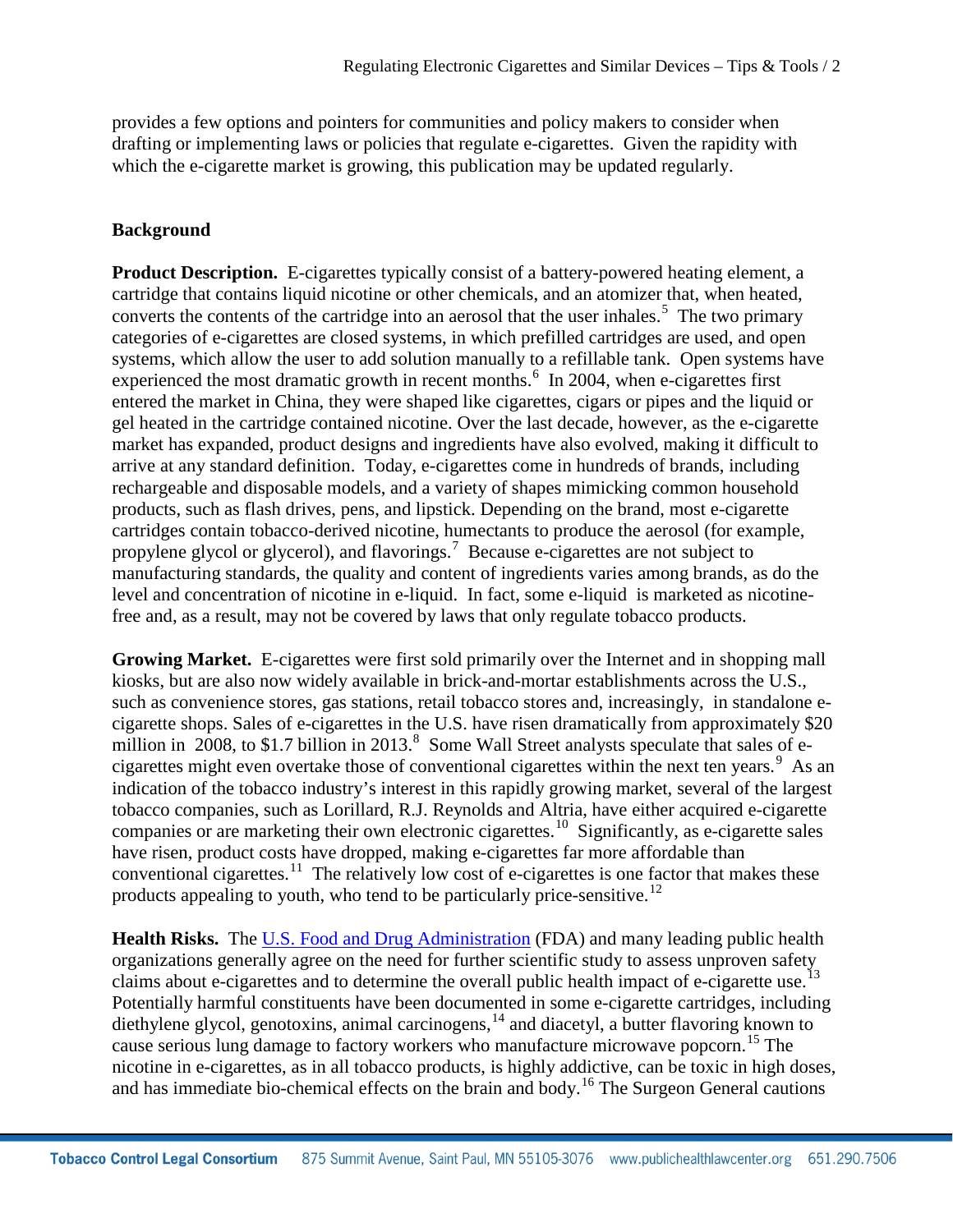that nicotine may harm developing fetuses, and may negatively impact adolescent brain development.<sup>[17](#page-14-0)</sup> Given unregulated production processes, the type and concentration of product ingredients, including nicotine, varies among e-cigarette brands. For example, e-cigarette cartridges typically contain between 6 and 24 mg of nicotine per milliliter, but in some brands, the nicotine level can be much higher. [18](#page-14-1) Moreover, testing has shown that the nicotine content labeling on these products is not always accurate.<sup>19</sup> In addition, much is still unknown about the health effects of e-cigarette aerosol on both the user and those in close proximity who are exposed to the secondhand aerosol.<sup>[20](#page-14-3)</sup> Large-scale epidemiologic research is needed to determine whether these products promote cessation and help smokers quit or whether they promote experimentation, initiation or dual use of tobacco products and perpetuate addiction to nicotine.<sup>[21](#page-14-4)</sup>

Because of the many questions about the safety and public health impact of e-cigarettes, public health professionals are concerned about their growing popularity, particularly among youth.<sup>22</sup> E-cigarettes and refill cartridges are advertised on radio, on TV, and in magazines, are distributed in bars, in nightclubs, at festivals, and at racecar and other events,<sup>[23](#page-14-6)</sup> and are widely available online, where safeguards against youth access can be breached more easily than in face-to-face purchases.<sup>[24](#page-14-7)</sup> Moreover, e-liquid comes in thousands of flavors, including kid-friendly fruit and candy flavors such as bubblegum, gummi bear, and watermelon<sup>[25](#page-14-8)</sup> – flavors that federal law prohibits in conventional cigarettes.<sup>[26](#page-14-9)</sup> Evidence of the growing popularity of ecigarettes among youth is supported by findings from the National Youth Tobacco Survey, conducted by the Centers for Disease Control and Prevention (CDC), which show that the percentage of e-cigarette use among middle and high school students doubled from 2011 to 2012, and that 1.8 million middle and high school students said they had tried e-cigarettes in  $2012.<sup>27</sup>$  As a measure of concern about the lack of manufacturing requirements and sales and marketing restrictions on e-cigarettes, forty-one Attorneys General sent the FDA a letter in September 2013, urging the agency to regulate e-cigarettes to safeguard minors from nicotine addiction and other potential health effects of e-cigarettes. [28](#page-14-11)

**Federal Regulation.** On April 25, 2014, the FDA released its proposed deeming regulation that would treat e-cigarettes as a tobacco product for certain purposes. However, the proposed regulation is subject to change and likely will not be finalized for at least a year. Even after the rule is finalized, implementation of certain provisions may take up to three more years.<sup>[29](#page-14-12)</sup> Some of the key provisions of the proposed regulation would restrict minors from purchasing ecigarettes, prohibit free samples and require ingredient disclosure and premarket review of new products, but it would not regulate many of the policy areas identified in this document. Some policy options which the FDA has the authority to regulate, such as requiring that products be kept behind the counter, were not included. Other regulatory options, such as including ecigarettes in smoke-free laws or levying taxes, are beyond the authority of the FDA. Therefore, clean air and taxation policies would need to be enacted at the state and local levels, and many other health-promoting policies could be implemented on the state and local level much sooner than federal regulations will be in place.

### **Policy Options**

Public health organizations support regulating e-cigarettes for several reasons, including reducing youth initiation to nicotine and tobacco products, protecting the health of all users,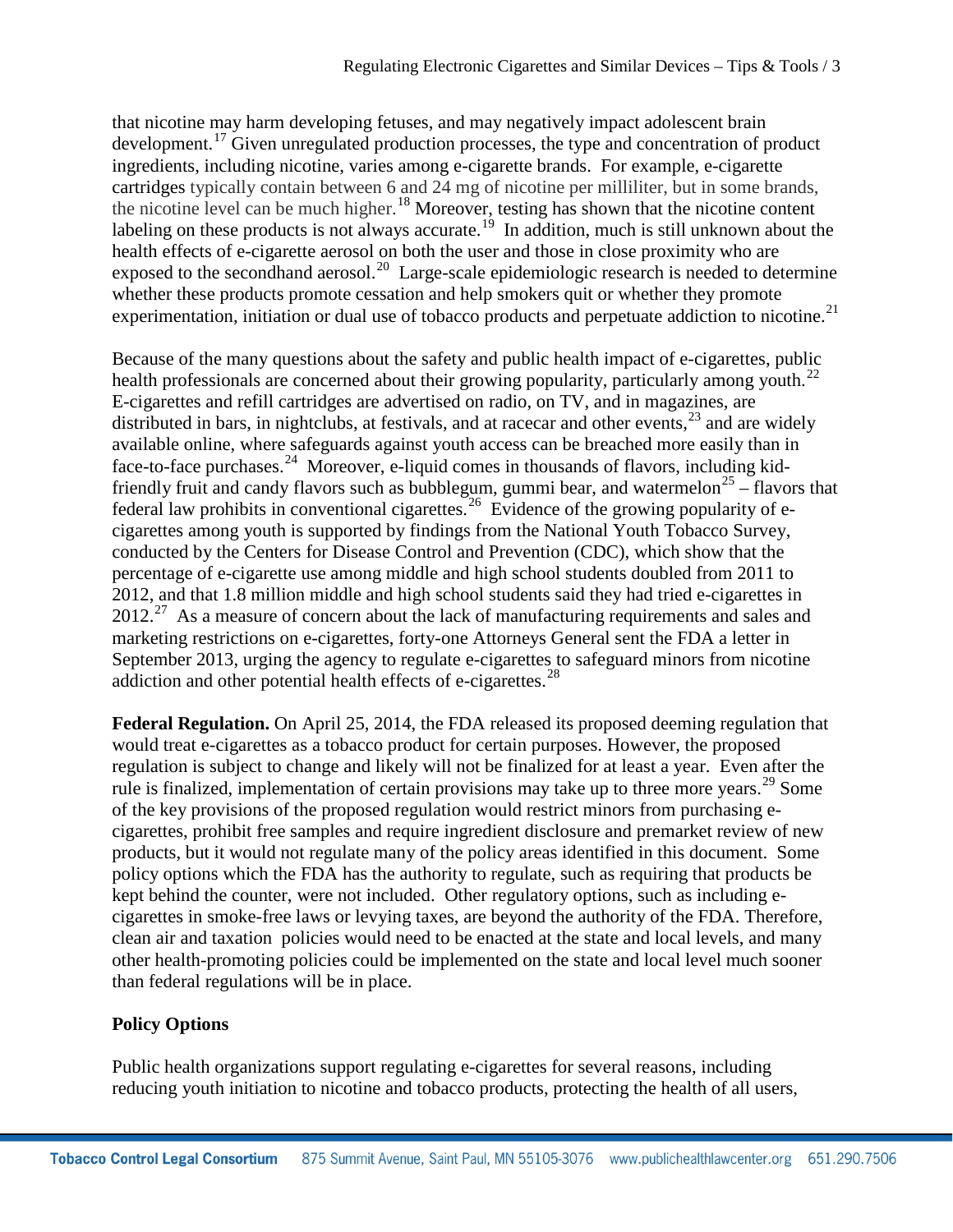preserving clean air, and promoting the enforcement of smoke-free (and tobacco-free) laws. Several policy options can advance these public health goals.

- **Regulating Sale.** As discussed above, the FDA recently issued a preliminary deeming regulation that would regulate e-cigarettes as tobacco products. The deeming regulation would not prohibit state and local governments, if they have sufficient authority, from also regulating them as tobacco products.<sup>[30](#page-15-0)</sup> For example, a government could consider prohibiting the sale of such products anywhere within its jurisdiction, prohibiting the sale of such products to minors, requiring these products to be kept behind the counter in stores, requiring e-cigarette stores and "vaping lounges" to be licensed as tobacco retailers, or allowing these products to be sold only in places where minors are not permitted to enter. Also, a state or local government could consider prohibiting the sale of certain products, such as flavored e-cigarette liquid.
- **Regulating Marketing.** State and local governments have an interest in protecting the public from false or misleading claims about any product. Prohibiting e-cigarette manufacturers and retailers from making unsubstantiated marketing claims about the safety and benefits of these products is in the best interest of public health. Every state and some local governments have laws in place to control misleading product claims, and these laws may be enforceable against certain e-cigarette marketing efforts. For instance, state consumer protection and unfair trade practices statutes typically prohibit false or misleading advertising about products sold within the state.

State and local governments may also want to consider, in conjunction with a law prohibiting sales to minors or to all consumers, options designed to limit the targeted marketing of e-cigarettes to minors. While there are some limits to restrictions on commercial speech, $31$  governments might want to work with legal counsel to consider how e-cigarettes are promoted in a community and the extent to which restrictions can be placed on those efforts.

**Regulating Price.** Yet another option that state and local governments might consider is regulating price. One politically feasible option is to prohibit the distribution of all free samples of e-cigarettes and related products. Although the [Family Smoking Prevention](http://publichealthlawcenter.org/sites/default/files/resources/fda-tobacco-regulation-final-bill.pdf)  [and Tobacco Control Act](http://publichealthlawcenter.org/sites/default/files/resources/fda-tobacco-regulation-final-bill.pdf) (Tobacco Control Act) restricts tobacco manufacturers from distributing free samples of "cigarettes, smokeless tobacco or other tobacco products,"<sup>[32](#page-15-2)</sup> this prohibition currently does not extend to free samples of electronic cigarettes. As mentioned above, free samples are a component of the proposed deeming regulation, but there is no certainty regarding when or if this regulation will become finalized at the federal level. Prohibiting free samples, as well as prohibiting the use of coupons, rebates or other discounting practices, are other ways state and local governments might regulate the price of e-cigarettes.<sup>33</sup> In addition, all states and those localities with taxing powers can consider imposing a tax on e-cigarettes and related products to help the state or locality offset health expenses and costs related to tobacco control programs or enforcement, collect revenue, and keep the prices of these products high, reducing consumption, particularly among youth.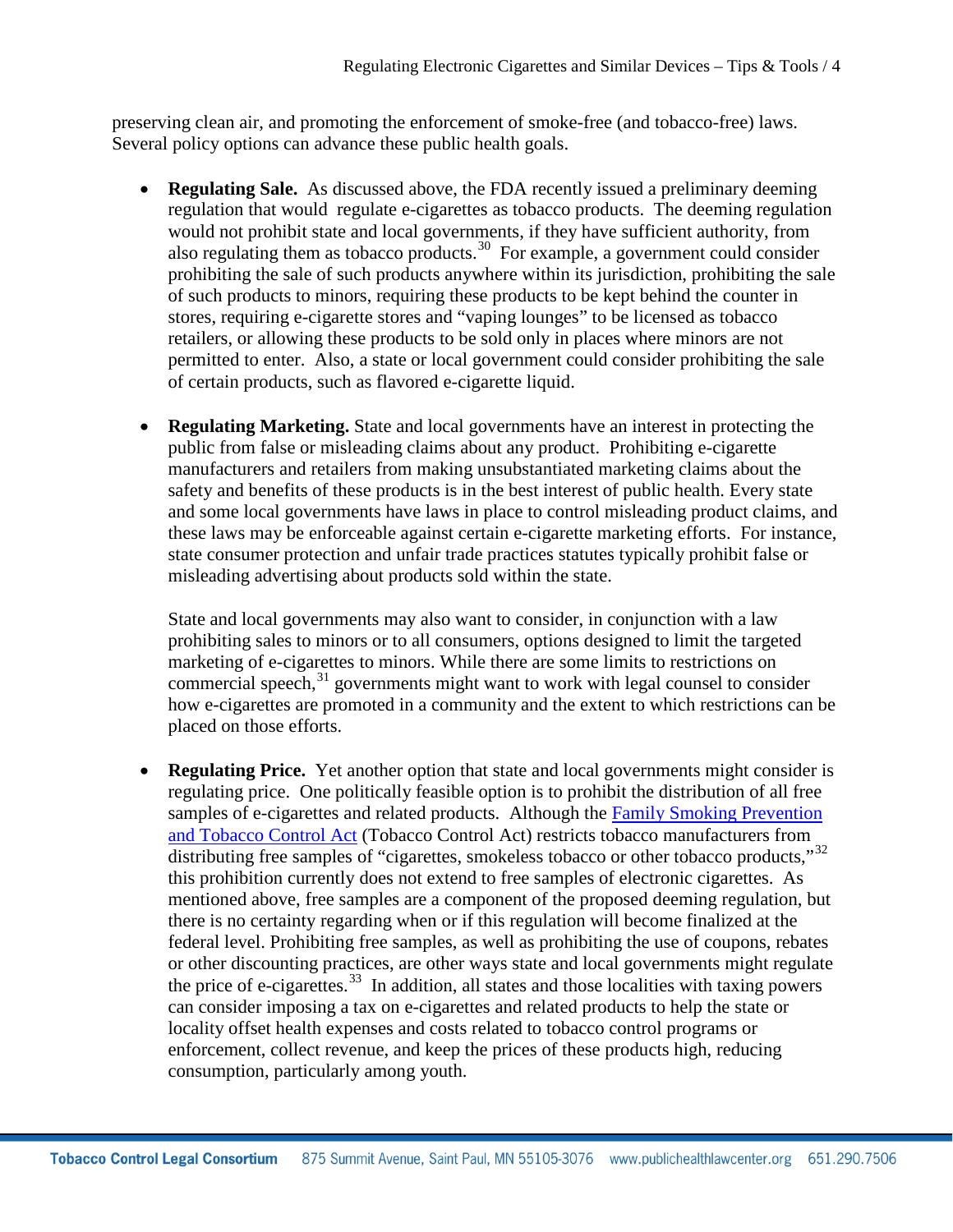• **Regulating Use.** Because e-cigarettes emit an aerosol rather than secondhand smoke, many existing smoke-free – and some tobacco-free – laws or policies, as currently written, do not restrict the use of these products in public or in places of employment. Thus, e-cigarettes often are used in places where the use of combustible tobacco products is prohibited, undermining state and local efforts to promote and protect clean air. Proponents of e-cigarettes claim these products are safer to use than conventional tobacco products, and do not expose bystanders to the risk of secondhand smoke.<sup>[34](#page-15-4)</sup> Recent scientific research has shown some negative health effects related to secondhand exposure to e-cigarette aerosol which has caused a growing number of state and local governments to prohibit their use in various public places and places of employment— often under existing or new smoke-free laws.<sup>[35](#page-15-5)</sup> The goal of such legislation generally is to minimize the use of unregulated products that pose unknown health risks to the user or to bystanders.

Such laws serve another important legislative goal: to support enforcement of existing smoke-free laws. Users of e-cigarettes may appear to be smoking combustible cigarettes, and might cause confusion for those in charge of enforcing a smoke-free law. Omitting ecigarettes from the restrictions imposed by smoke-free laws could cause smokers of conventional products to assume that smoking is permitted. It may also cause nonsmokers to become needlessly concerned at what they see as a violation of a smokefree law. Moreover, many public health professionals are concerned that permitting ecigarettes to be used in traditionally smoke-free areas renormalizes "smoking-like behavior," and can result in higher youth initiation rates and a slower decline in adult cessation rates.[36](#page-15-6)

- **Regulating Packaging.** The ingestion of e-cigarette liquid by children has become a significant health risk. A recent study by the CDC showed that calls to poison control centers due to the ingestion of e-cigarette liquids increased from one per month in September 2010 to approximately 215 per month in February 2014, with children under the age of five comprising most of the victims. [37](#page-15-7) Governments may consider requiring that e-cigarettes and e-cigarette liquids be sold in child-resistant packaging to minimize the risk of accidental poisoning.
- **Regulating Disposal.** Improperly disposed of e-cigarette cartridges, batteries and related devices could result in nicotine exposure to children, adults, and animals, the contamination of soil and water, and other adverse impacts on the environment. States and communities might want to consider adopting policies that require environmentally responsible disposal of e-cigarette waste.

## **Policy Elements**

Regardless of the type of policy effort pursued to regulate e-cigarettes, all strong policies share a few common elements, such as:

• **Clear definitions and concise language**: To avoid confusion about what constitutes an e-cigarette, definitions should explicitly state what they cover, yet be broad enough to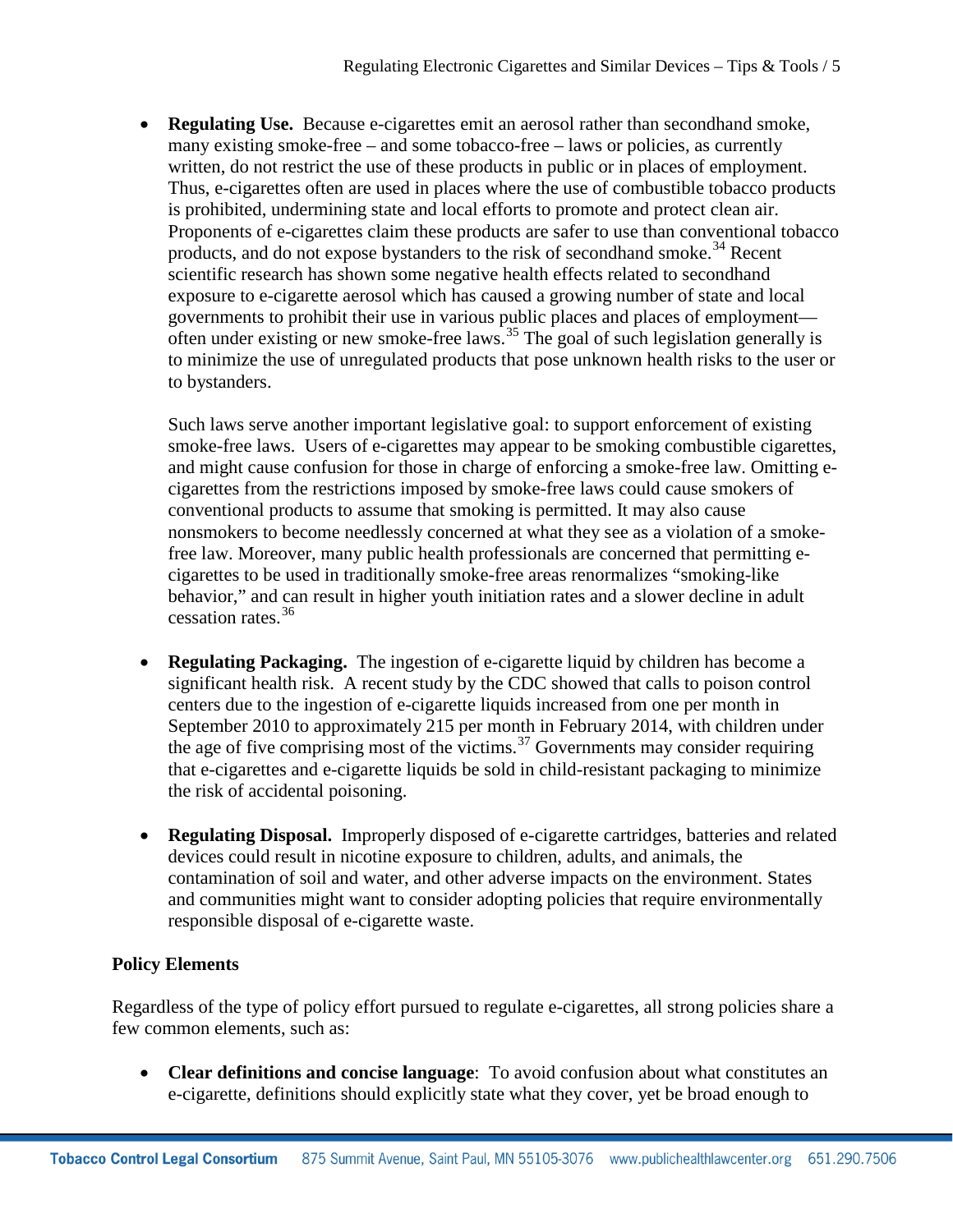anticipate future product innovations. This eliminates ambiguity which might arise if new products or components are similar to those already in existence but may not fall under a narrow definition. For example, when e-cigarettes were first introduced they looked like cigarettes, but now they take a variety of forms. As another example, definitions that only cover products that contain tobacco-derived nicotine can be limiting and can make enforcement difficult. Many cartridges are interchangeable, and ecigarettes can be used to inhale not only tobacco-derived nicotine, but also synthetic nicotine and other substances. A broad definition should cover all of these variations.

When drafting definitions, it is important to consider the range of products intended to be captured, the specific activity to be addressed, the existing laws within the particular jurisdiction and the political environment. Definitions should be easy for the average person to understand and tailored to each situation. For example, when writing a sales restriction law, it might be helpful to include language that exempts products approved by the FDA for sale as tobacco cessation aids and that are being marketed and sold for that purpose.[38](#page-15-8) However, a clean indoor air law might not benefit from such an exemption.

*Drafting Tips*: In most circumstances, existing definitions of "tobacco products" in tobacco control laws should be broadened to include e-cigarettes and similar products. In many jurisdictions, it may also be helpful to include a clear, comprehensive definition of e-cigarettes that includes component parts, in addition to, or as a part of, the broadened definition of "tobacco products." Doing so may help prevent any questions from arising about which products are covered by the law. To ensure that drafting inconsistencies or other problems do not occur, consult with a lawyer familiar with the laws of your jurisdiction, or contact a Consortium attorney.

- **Robust enforcement options:** Enforcing restrictions on the sale, marketing, pricing and use of e-cigarettes can be challenging unless clear procedures are established, including a reasonable penalty and appeals process.<sup>39</sup> Effective enforcement of these policies often includes coordination among different enforcement agencies and consistent procedures throughout a community. States could also use existing consumer protection laws to ensure that the public is protected from false claims made about these products.
- **Well-planned implementation process**: A process should be established for publicizing the policy and educating the community, as well as for receiving, tracking and followingup on complaints. It is also important to set a realistic date that the policy will take effect and to communicate that date.

## **Policy Challenges**

One of the most controversial issues affecting the regulation of electronic cigarettes has been the debate over their status as either drug delivery (e.g., smoking cessation) devices or tobacco products. The regulatory status of e-cigarettes was at the heart of litigation in 2010 between the FDA and e-cigarette manufacturers, most notably in *Sottera Inc. v. Food & Drug*  Administration.<sup>[40](#page-15-10)</sup> Generally, the court in *Sottera* held that the FDA could not regulate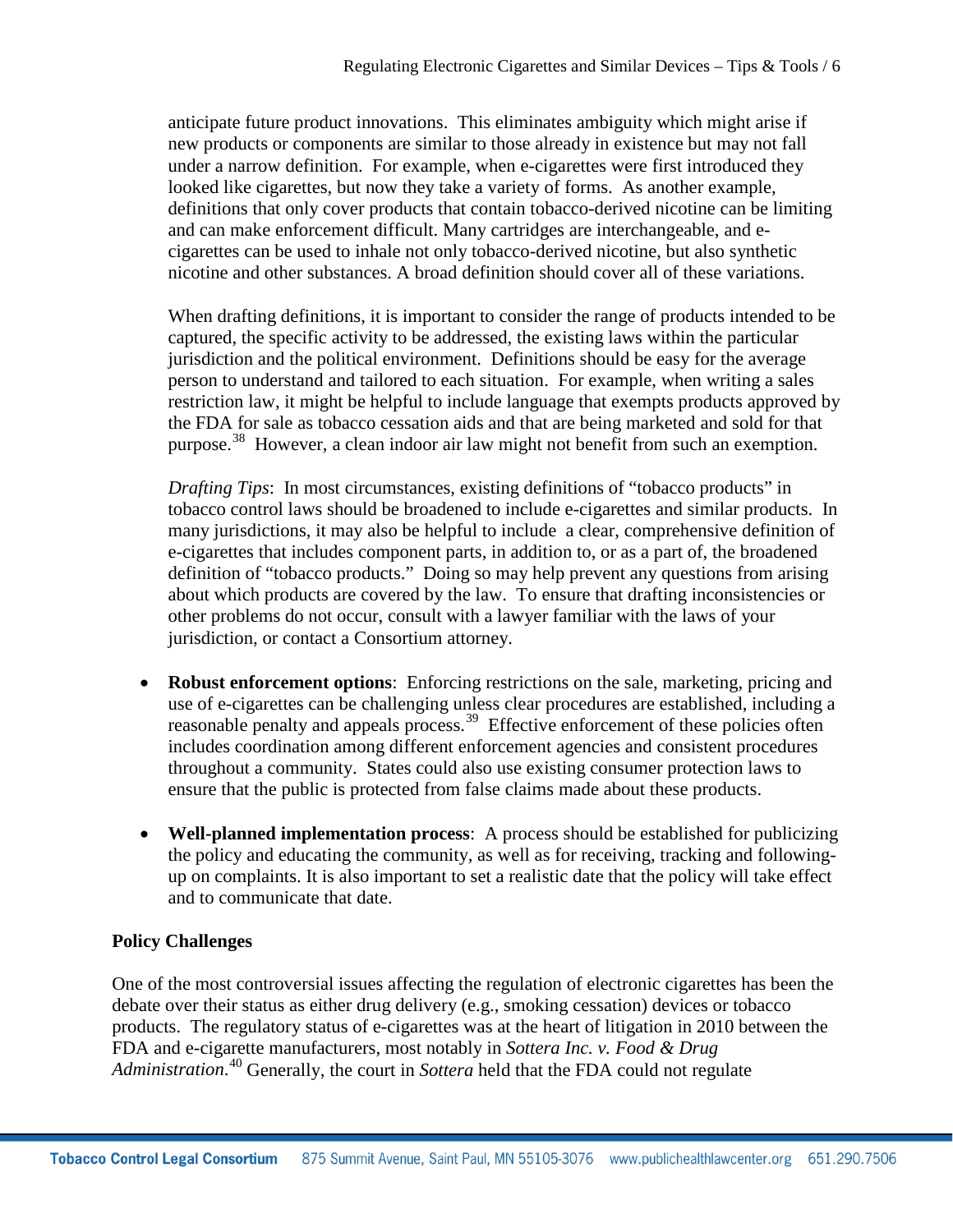e-cigarettes as drug delivery devices because they were not marketed for therapeutic purposes such as smoking cessation. However, the court held that the FDA could regulate them under its tobacco control authority. Under the Tobacco Control Act, the FDA has the authority to regulate "any product made or derived from tobacco that is intended for human consumption." The brands of e-cigarettes being marketed most widely today generally contain nicotine extracted from tobacco.<sup> $41$ </sup> It is important to note, however, that any e-cigarettes that are neither made nor derived from tobacco would not be subject to the FDA's regulatory authority.

As with any tobacco control policies, state and local measures regulating the sale, marketing or price of e-cigarettes may be challenged in the courts by the tobacco industry and its allies, who may argue that those restrictions are preempted by other laws or that they violate specific constitutional provisions. [42](#page-15-12) For example, in 2013 the City of Providence, Rhode Island, successfully fought off a legal challenge to ordinances that prohibit the sale of flavored noncigarette tobacco products in most locations and prohibit price discounting of tobacco products.<sup>43</sup> The industry argued that these ordinances were preempted by federal and state law and violated the First Amendment, but the court did not agree. Moreover, new policies regulating the use of e-cigarettes could be challenged in court simply as a means to dissuade other communities from adopting similar provisions. Public health professionals and policymakers should also be on the lookout for legislation proposed by the industry that purports to regulate e-cigarettes and related devices. While the proposed laws may appear to prevent youth access to e-cigarettes, they often lack the necessary substantive provisions, exempt e-cigarettes from other tobacco product regulations, such as tax laws, or severely limit local authority to regulate e-cigarettes through preemption provisions. [44](#page-15-13)

### **Select Legislation and Policies**

In recent years, many state and local governments have wrestled with determining the most effective way to regulate e-cigarettes and the evolving market of related devices.<sup>45</sup> Below are a few examples of tobacco control policies that include provisions regulating the sale, marketing, price discounting, or use of e-cigarettes.<sup>[46](#page-15-15)</sup> Local and state governments might also want to consider other legislative avenues or regulatory options.

Before using any language from the following policies, take care to ensure the provision in question is practical and legal in your jurisdiction, including exploring whether the original jurisdiction faced any issues that could affect implementation in your jurisdiction. Please note that the Tobacco Control Legal Consortium does not endorse or recommend any of the following policy approaches. These select examples are included simply to illustrate how various jurisdictions have approached the regulation of these products.

| Select State Laws Regulating E-Cigarettes |                                                                   |                                                                                                                                                               |
|-------------------------------------------|-------------------------------------------------------------------|---------------------------------------------------------------------------------------------------------------------------------------------------------------|
| <b>Locality/State</b>                     | <b>Policy Name</b>                                                | <b>Text of Policy</b>                                                                                                                                         |
| <b>Minnesota</b>                          | <b>Tobacco</b><br>Modernization<br>and Compliance<br>Act of 2010, | Regulates sale of e-cigarettes and imposes criminal<br>penalties for the sale of nicotine or lobelia delivery<br>products, including e-cigarettes, to minors. |

### **Select State Laws Regulating E-Cigarettes**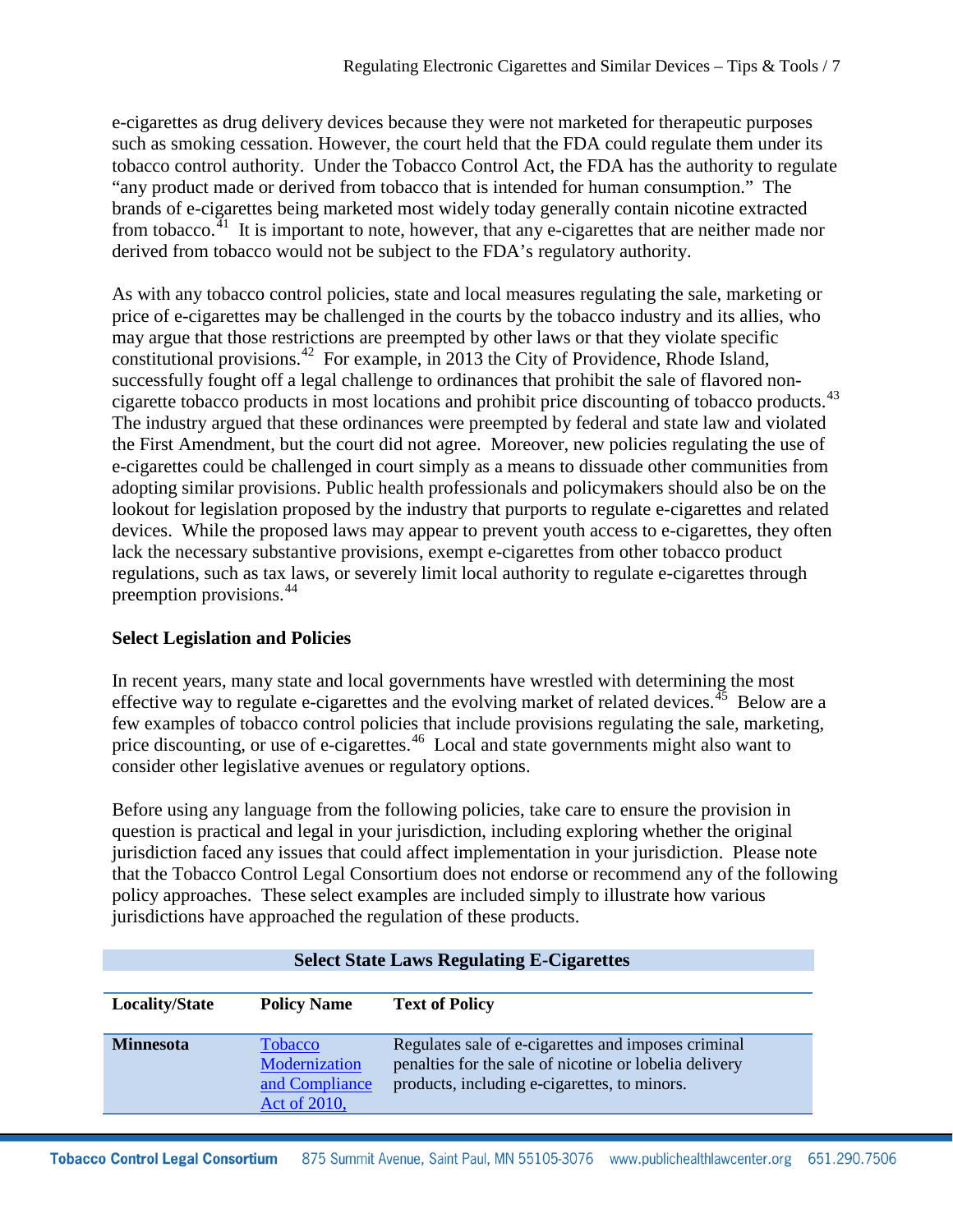|                     | Minn. Stat. §<br>609.6855                                     | "Whoever sells to a person under the age of 18 years a<br>product containing or delivering nicotine or lobelia<br>intended for human consumption, or any part of such a<br>product, that is not tobacco as defined by section 609.685,<br>is guilty of a misdemeanor for the first violation. Whoever<br>violates this subdivision a subsequent time within five<br>years of a previous conviction under this subdivision is<br>guilty of a gross misdemeanor." |
|---------------------|---------------------------------------------------------------|-----------------------------------------------------------------------------------------------------------------------------------------------------------------------------------------------------------------------------------------------------------------------------------------------------------------------------------------------------------------------------------------------------------------------------------------------------------------|
|                     |                                                               | <b>Definition:</b> A nicotine delivery device is "a product"<br>containing or delivering nicotine or lobelia intended for<br>human consumption, or any part of such a product, that<br>is not tobacco as defined by section 609.685."                                                                                                                                                                                                                           |
|                     |                                                               | <b>Comment:</b> Section 609.685 contains an expansive<br>definition of tobacco including "any product containing,<br>made, or derived from tobacco that is intended for human<br>consumption, whether chewed, smoked, absorbed,<br>dissolved, inhaled, snorted, sniffed, or ingested by any<br>other means, or any component, part, or accessory of a<br>tobacco product" The law exempts FDA-approved<br>tobacco cessation products.                           |
|                     | Minn. Stat. §<br>297F.05 subd. 3                              | Raises Minnesota's excise tax on cigarettes and most other<br>tobacco products to 95 percent of the "wholesale sales<br>price."                                                                                                                                                                                                                                                                                                                                 |
|                     |                                                               | <b>Definition.</b> The Minnesota Department of Revenue<br>interprets the tobacco products tax as covering electronic<br>cigarettes. Revenue Notice #12-10.                                                                                                                                                                                                                                                                                                      |
| <b>New Jersey</b>   | New Jersey<br>Smoke-Free Air<br>Act, P. L. 2009,<br>Chap. 182 | Prohibits the smoking of tobacco products and the use of<br>electronic smoking devices in all enclosed indoor places of<br>public access and workplaces.<br><b>Definition:</b> "Electronic smoking device means an<br>electronic device that can be used to deliver nicotine or<br>other substances to the person inhaling from the device,<br>including, but not limited to, an electronic cigarette, cigar,<br>cigarillo, or pipe."                           |
| <b>North Dakota</b> | N.D. Cent. Code<br>$$23-12-09$<br>(West 2013)                 | Prohibits smoking, including use of e-cigarettes, in all<br>enclosed areas of public places and places of employment,<br>including within twenty feet of entrances, exits, operable<br>windows, air intakes, and ventilation systems of enclosed<br>areas in which smoking is prohibited.                                                                                                                                                                       |
|                     |                                                               | <b>Definition:</b> " <i>Smoking</i> means inhaling, exhaling, burning, or<br>carrying any lighted or heated cigar, cigarette, or pipe, or                                                                                                                                                                                                                                                                                                                       |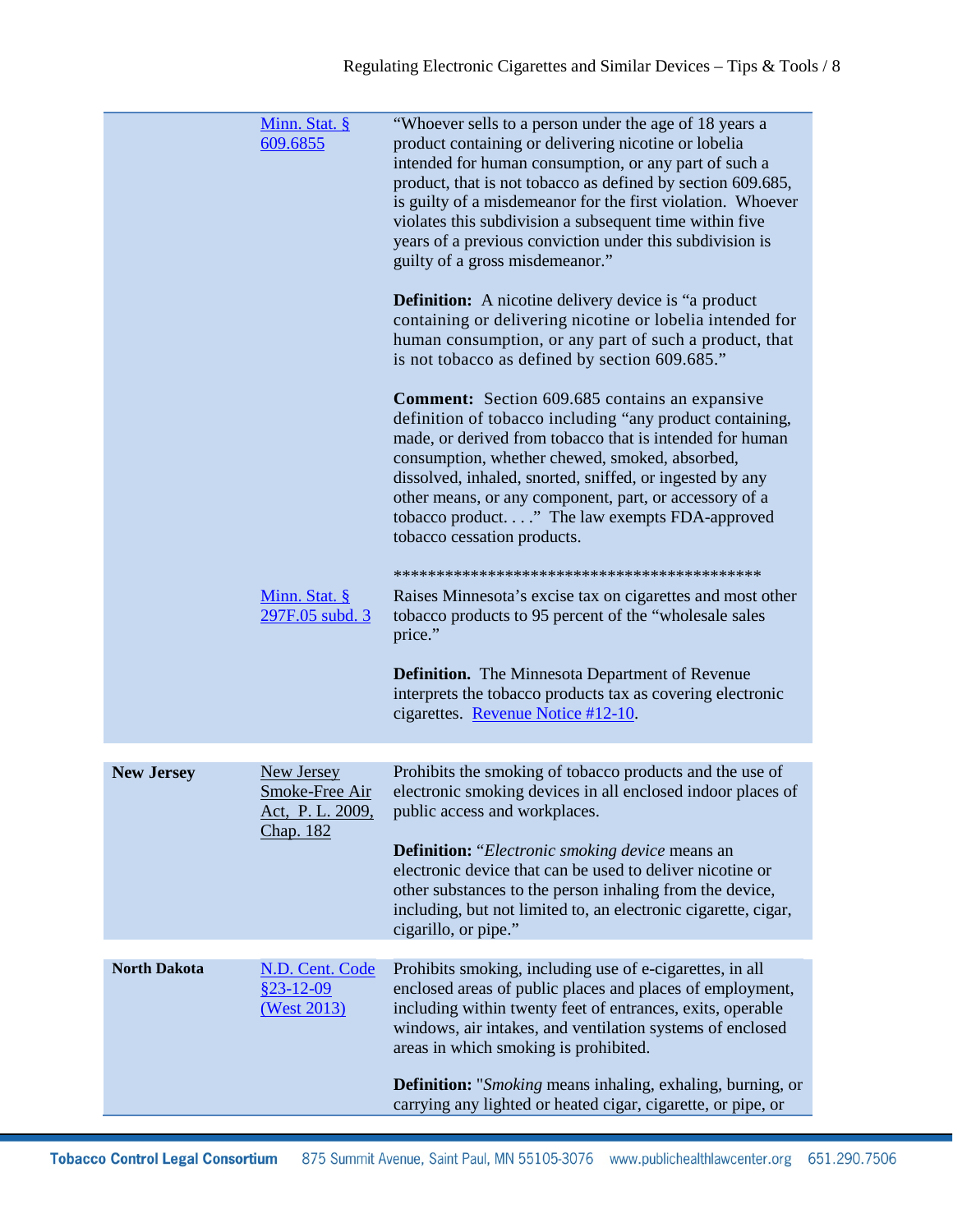|                       |                                | any other lighted or heated tobacco or plant product<br>intended for inhalation, in any manner or in any form.<br>Smoking also includes the use of an <i>e-cigarette which</i><br>creates a vapor, in any manner or any form, or the use of<br>any oral smoking device for the purpose of circumventing<br>the prohibition of smoking in this Act. $\ldots$ E-cigarette<br>means any electronic oral device, such as one composed of<br>a heating element and battery or electronic circuit, or both,<br>which provides a vapor of nicotine or any other substances,<br>and the use or inhalation of which simulates smoking. The<br>term shall include any such device, whether manufactured,<br>distributed, marketed, or sold as an e-cigarette, e-cigar, and<br>e-pipe or under any other product, name, or descriptor."                                                                                                                                              |
|-----------------------|--------------------------------|---------------------------------------------------------------------------------------------------------------------------------------------------------------------------------------------------------------------------------------------------------------------------------------------------------------------------------------------------------------------------------------------------------------------------------------------------------------------------------------------------------------------------------------------------------------------------------------------------------------------------------------------------------------------------------------------------------------------------------------------------------------------------------------------------------------------------------------------------------------------------------------------------------------------------------------------------------------------------|
| <b>Utah</b>           | Utah Code § 76-                | Regulates sale, gift, or distribution of e-cigarettes by                                                                                                                                                                                                                                                                                                                                                                                                                                                                                                                                                                                                                                                                                                                                                                                                                                                                                                                  |
|                       | $10-101, 104,$<br>105, 111     | manufacturer, wholesaler, or retailer.                                                                                                                                                                                                                                                                                                                                                                                                                                                                                                                                                                                                                                                                                                                                                                                                                                                                                                                                    |
|                       |                                | Definition: "Electronic cigarette means any device, other                                                                                                                                                                                                                                                                                                                                                                                                                                                                                                                                                                                                                                                                                                                                                                                                                                                                                                                 |
|                       |                                | than a cigarette or cigar, intended to deliver vapor<br>containing nicotine into a person's respiratory                                                                                                                                                                                                                                                                                                                                                                                                                                                                                                                                                                                                                                                                                                                                                                                                                                                                   |
|                       |                                | system."                                                                                                                                                                                                                                                                                                                                                                                                                                                                                                                                                                                                                                                                                                                                                                                                                                                                                                                                                                  |
|                       |                                |                                                                                                                                                                                                                                                                                                                                                                                                                                                                                                                                                                                                                                                                                                                                                                                                                                                                                                                                                                           |
| <b>Vermont</b>        | <u>7 V.S.A. § 1012</u>         | Requires e-cigarette solution to be sold in child-resistant                                                                                                                                                                                                                                                                                                                                                                                                                                                                                                                                                                                                                                                                                                                                                                                                                                                                                                               |
|                       | (2014 Act 135)                 | packaging.                                                                                                                                                                                                                                                                                                                                                                                                                                                                                                                                                                                                                                                                                                                                                                                                                                                                                                                                                                |
|                       |                                | <b>Definition:</b> "Child-resistant packaging" means packaging<br>that is designed or constructed to be significantly difficult<br>for children under five years of age to open or obtain a<br>toxic or harmful amount of the substance contained<br>therein within a reasonable time and not difficult for<br>normal adults to use properly, but does not mean<br>packaging which all such children cannot open or<br>obtain a toxic or harmful amount within a reasonable<br>time. (2) "Nicotine liquid container" means a bottle or<br>other container of a nicotine liquid or other substance<br>containing nicotine which is sold, marketed, or<br>intended for use in a tobacco substitute. The term does<br>not include a container containing nicotine in a<br>cartridge that is sold, marketed, or intended for use in a<br>tobacco substitute if the cartridge is prefilled and sealed<br>by the manufacturer and not intended to be opened by<br>the consumer. |
| <b>Local Policies</b> |                                |                                                                                                                                                                                                                                                                                                                                                                                                                                                                                                                                                                                                                                                                                                                                                                                                                                                                                                                                                                           |
| Boston, MA            | <b>Boston Public</b>           | Prohibits use of tobacco and e-cigarettes in the workplace,                                                                                                                                                                                                                                                                                                                                                                                                                                                                                                                                                                                                                                                                                                                                                                                                                                                                                                               |
|                       | Health<br>Commission           | including adjacent outdoor areas.                                                                                                                                                                                                                                                                                                                                                                                                                                                                                                                                                                                                                                                                                                                                                                                                                                                                                                                                         |
|                       | Regulation<br><b>Clean Air</b> | <b>Definition:</b> E-Cigarette – any electronic device composed of<br>a mouthpiece, heating element, battery and/or electronic                                                                                                                                                                                                                                                                                                                                                                                                                                                                                                                                                                                                                                                                                                                                                                                                                                            |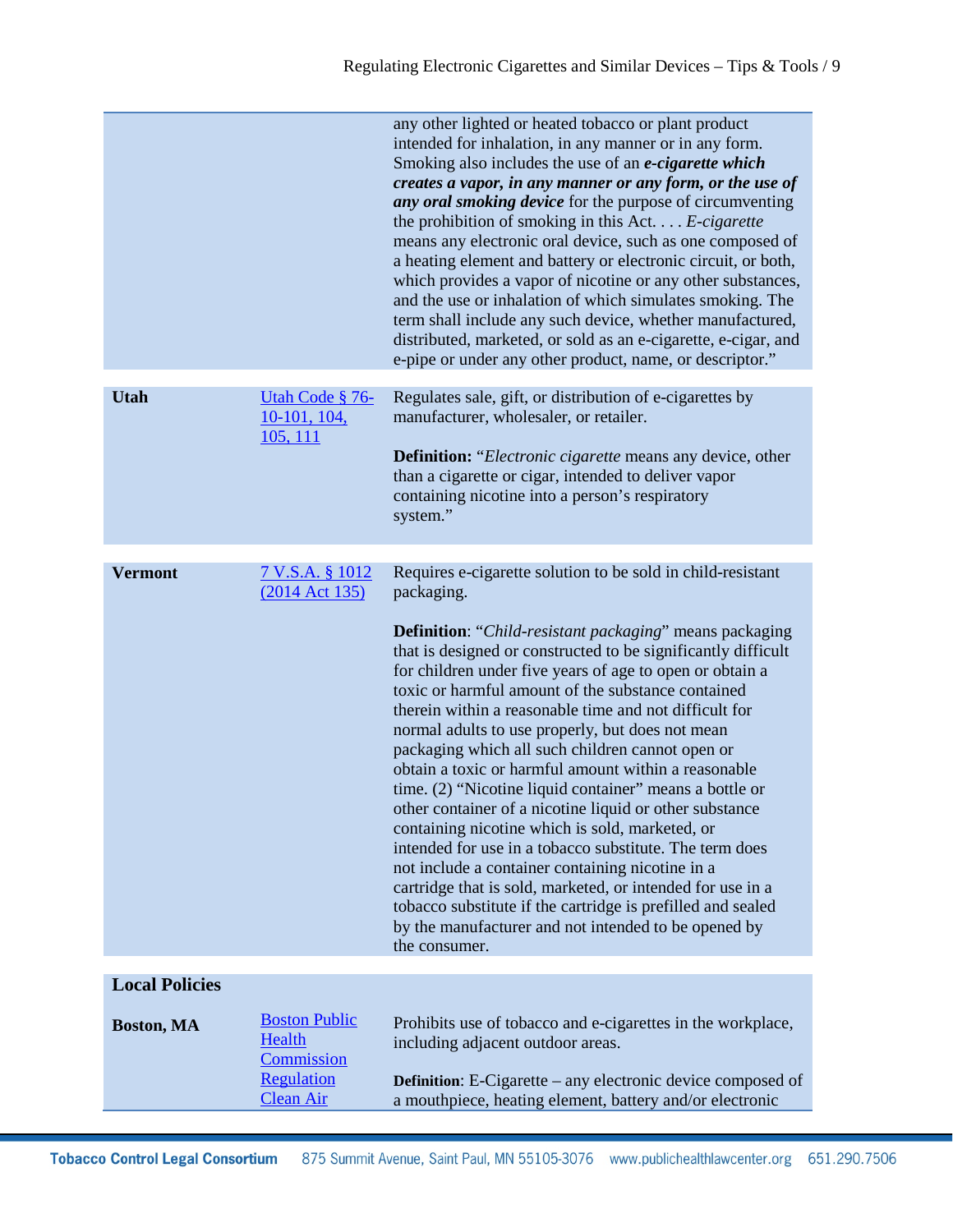|                                           | <b>Works</b><br>Workplace<br><b>Smoking and E-</b><br><b>Cigarette Use</b><br><b>Restrictions</b>                                                                                 | circuits that provides a vapor of liquid nicotine to the user,<br>or relies on vaporization of any liquid or solid. This term<br>shall include such devices whether they are manufactured<br>as e-cigarettes, e-cigars, e-pipes, or under any other product<br>name.                                                                                                                                                                                                                                                                                                                                                                                                                                                                                                                                                                                                                                                                                                                                                                                                                        |
|-------------------------------------------|-----------------------------------------------------------------------------------------------------------------------------------------------------------------------------------|---------------------------------------------------------------------------------------------------------------------------------------------------------------------------------------------------------------------------------------------------------------------------------------------------------------------------------------------------------------------------------------------------------------------------------------------------------------------------------------------------------------------------------------------------------------------------------------------------------------------------------------------------------------------------------------------------------------------------------------------------------------------------------------------------------------------------------------------------------------------------------------------------------------------------------------------------------------------------------------------------------------------------------------------------------------------------------------------|
| New York City,<br><b>New York</b>         | <b>A Local Law</b><br>Establishing a<br>Sales Age of<br>21 for Cigarettes,<br><b>Tobacco</b><br>Products &<br>Electronic<br><b>Cigarettes</b>                                     | Raises the sales age from eighteen to twenty-one years for<br>cigarettes and tobacco products and establishes a sales age<br>of twenty-one years for electronic cigarettes.<br><b>Definition:</b> "Electronic cigarette means a battery-operated<br>device that contains nicotine and delivers vapor for<br>inhalation. Electronic cigarette shall include any refill,<br>cartridge, and any other component of an electronic<br>cigarette."                                                                                                                                                                                                                                                                                                                                                                                                                                                                                                                                                                                                                                                |
| <b>Suffolk County,</b><br><b>New York</b> | <b>A Local Law</b><br><b>Banning the</b><br>Sale of E-<br><b>Cigarettes to</b><br><b>Persons Under</b><br>the Age of 19,<br>Local Law No.<br>29-2009                              | Prohibits the sale of e-cigarettes to minors and "the use of<br>e-cigarettes and like products in public places where<br>traditional forms of smoking are already allowed."<br><b>Definition:</b> "E-cigarette shall mean any electronic device<br>composed of a mouthpiece, heating element, battery and<br>electronic circuits that provides a vapor of liquid nicotine<br>and/or other substances mixed with propylene glycol to the<br>user as he or she simulates smoking. This term shall<br>include such devices whether they are manufactured as e-<br>cigarettes, e-cigars, e-pipes or under any other product<br>name."                                                                                                                                                                                                                                                                                                                                                                                                                                                           |
| Providence,<br><b>Rhode Island</b>        | No. 42<br>Ordinance<br><b>Prohibiting Sale</b><br>of Flavored<br><b>Tobacco</b><br>Products (2012)<br><u>No. 43</u><br><b>Ordinance</b><br>Prohibiting<br>Price<br>Discounting of | Prohibits sale or offer for sale of any flavored tobacco<br>product, except in a smoking bar.<br><b>Definition:</b> "Tobacco product means any product<br>containing tobacco or nicotine, including but not limited to<br>cigars, pipe tobacco, snuff, chewing tobacco, dipping<br>tobacco, bidis, snus, dissolvable tobacco products, and<br>electronic cigarette cartridges; provided, however, that such<br>term shall not include: (1) cigarettes, including those<br>cigarettes subject to the Special Rule for Cigarettes relating<br>to characterizing flavors of the federal Family Smoking and<br>Tobacco Prevention Act (sic); and (2) any product that has<br>been approved by the U.S. Food and Drug Administration,<br>pursuant to its authority over drugs."<br>Prohibits redemption of tobacco product coupons and sale<br>of tobacco products through multi-pack offers or other<br>price discounting methods. The law, which applies to all<br>tobacco products including electronic cigarette cartridges,<br>is located within the city's local tobacco licensing scheme. |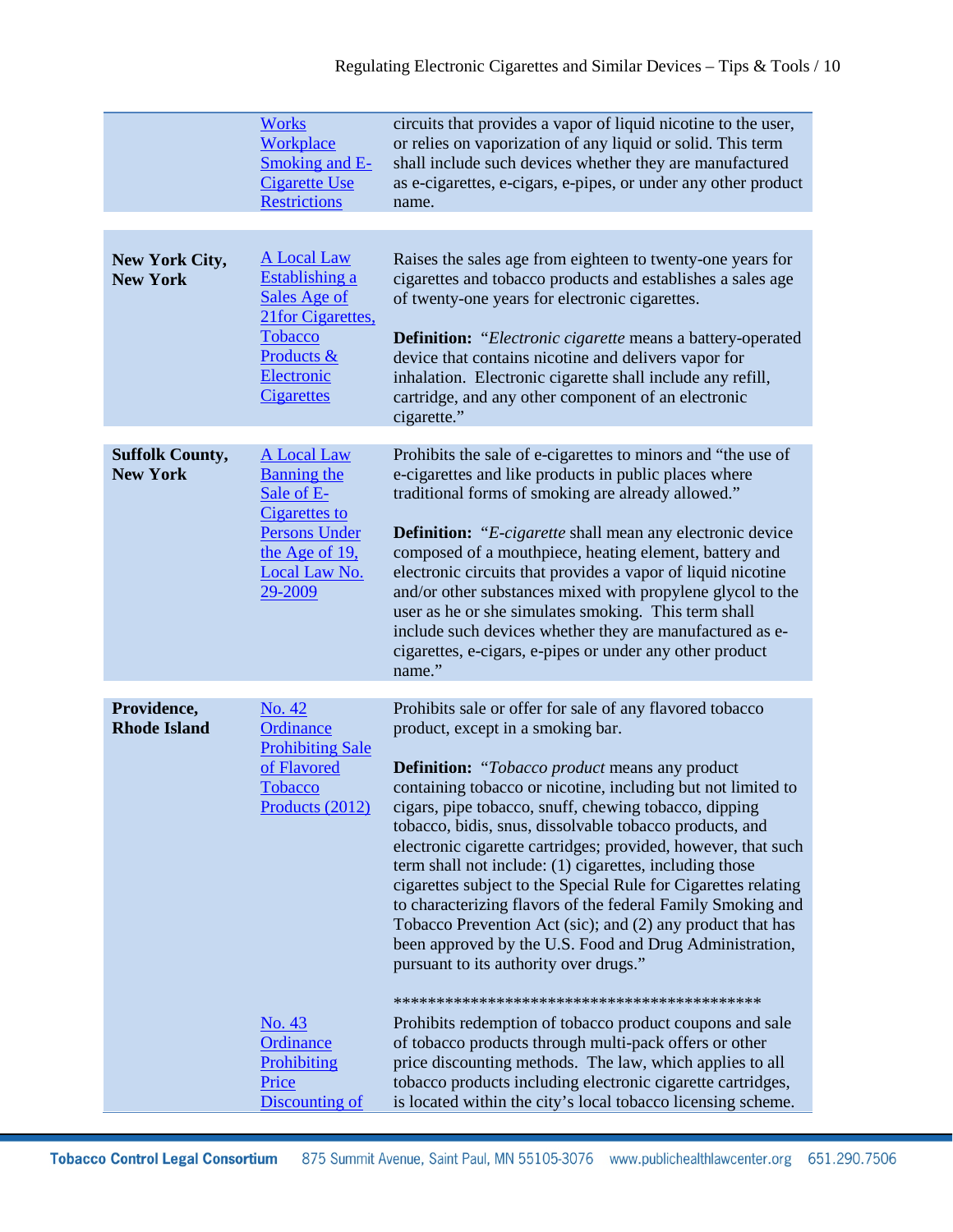| <b>Tobacco</b>  |                                                                |
|-----------------|----------------------------------------------------------------|
| Products (2012) | <b>Definition:</b> "Tobacco products" shall mean any substance |
|                 | containing tobacco leaf, including but not limited to          |
|                 | cigarettes, cigars, pipe tobacco, snuff, chewing tobacco,      |
|                 | dipping tobacco, orbs sticks, dissolvable tobacco products,    |
|                 | and electronic cigarette cartridges; provided, however, that   |
|                 | "tobacco products" shall not include any product that has      |
|                 | been approved by the United States Food and Drug               |
|                 | Administration for use as a medical treatment to reduce and    |
|                 | eliminate nicotine or tobacco dependence.                      |
|                 |                                                                |

# **Organizations**

| <b>Americans for</b> | Model                 | Findings: "Unregulated high-tech smoking devices,                    |
|----------------------|-----------------------|----------------------------------------------------------------------|
| Nonsmokers'          | Ordinance             | commonly referred to as electronic cigarettes, or 'e-                |
| <b>Rights</b>        | Prohibiting           | cigarettes,' closely resemble and purposefully mimic the             |
|                      | <b>Smoking in All</b> | act of smoking by having users inhale vaporized liquid               |
|                      | <b>Workplaces</b> and | nicotine created by heat through an electronic ignition              |
|                      | <b>Public Places</b>  | system. After testing a number of e-cigarettes from two              |
|                      |                       | leading manufacturers, the Food and Drug Administration              |
|                      |                       | (FDA) determined that various samples tested contained               |
|                      |                       | not only nicotine but also detectable levels of known                |
|                      |                       | carcinogens and toxic chemicals, including tobacco-                  |
|                      |                       | specific nitrosamines and diethylene glycol, a toxic                 |
|                      |                       | chemical used in antifreeze. The FDA's testing also                  |
|                      |                       | suggested that 'quality control processes used to                    |
|                      |                       | manufacture these products are inconsistent or non-                  |
|                      |                       | existent. <sup>47</sup> According to a more recent study, electronic |
|                      |                       | cigarette emissions are made up of a high concentration of           |
|                      |                       | ultrafine particles, and the particle concentration is higher        |
|                      |                       | than in conventional tobacco smoke. E-cigarettes produce             |
|                      |                       | an aerosol or vapor of undetermined and potentially                  |
|                      |                       | harmful substances, which may appear similar to the smoke            |
|                      |                       | emitted by traditional tobacco products. Their use in                |
|                      |                       | workplaces and public places where smoking of traditional            |
|                      |                       | tobacco products is prohibited creates concern and                   |
|                      |                       | confusion and leads to difficulties in enforcing the smoking         |
|                      |                       | prohibitions. The World Health Organization (WHO)                    |
|                      |                       | recommends that electronic smoking devices not be used               |
|                      |                       | indoors especially in smokefree environments, in order to            |
|                      |                       | minimize the risk to bystanders of breathing in the aerosol          |
|                      |                       | emitted by the devices and to avoid undermining the                  |
|                      |                       | enforcement of smokefree laws."                                      |
|                      |                       | <b>Definition:</b> "Electronic Smoking Device means any product      |
|                      |                       | containing or delivering nicotine or any other substance             |
|                      |                       | intended for human consumption that can be used by a                 |
|                      |                       | person to simulate smoking through inhalation of vapor or            |
|                      |                       | aerosol from the product.<br>The term includes any such              |
|                      |                       | device, whether manufactured, distributed, marketed, or              |
|                      |                       |                                                                      |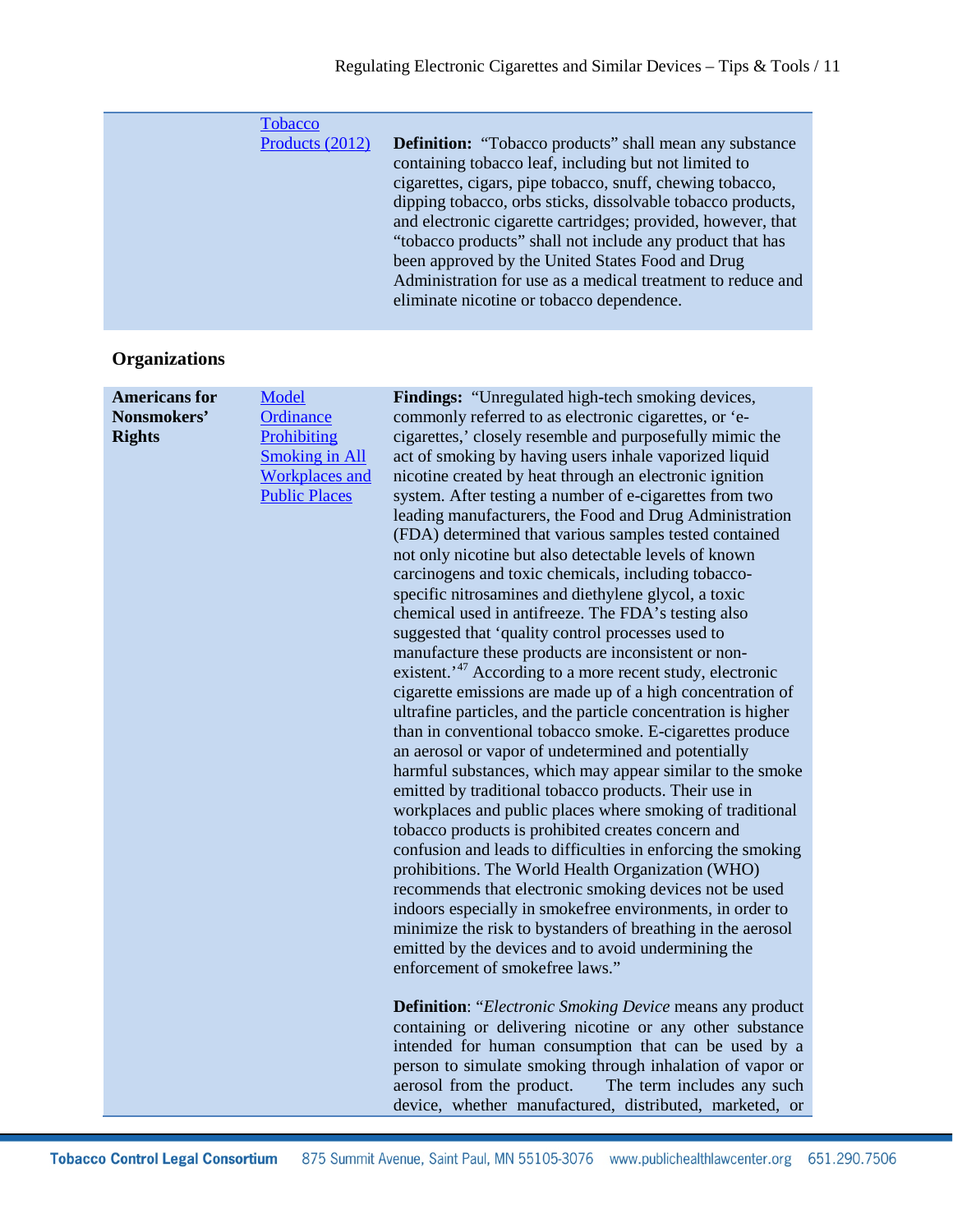sold as an e-cigarette, e-cigar, e-pipe, e-hookah, or vape pen, or under any other product name or descriptor."

#### **Other Helpful Resources**

The Tobacco Control Legal Consortium and Public Health Law Center's website features several [resources on e-cigarettes.](http://publichealthlawcenter.org/topics/tobacco-control/product-regulation/e-cigarettes) Other legal centers affiliated with the Consortium, including [ChangeLab Solutions](http://changelabsolutions.org/publications/e-cig-ord) and the New England Law | Boston's [Center for Public Health and](http://www.tobaccopolicycenter.org/)  [Tobacco Policy,](http://www.tobaccopolicycenter.org/) have additional resources. For information about federal regulation of ecigarettes, check the U.S. Food and Drug Administration's [website on e-cigarettes](http://www.fda.gov/NewsEvents/PublicHealthFocus/ucm172906.htm) or the Consortium's [FDA Tobacco Action Center.](http://publichealthlawcenter.org/topics/tobacco-control/fda-tobacco-action-center) The Americans for Nonsmokers' Rights website contains the latest news, reports and related [resources on e-cigarettes](http://www.no-smoke.org/learnmore.php?id=645)**.** A summary of the scientific research on e-cigarettes as of Oct. 2013 is available on the Tobacco-Related Disease Research Program website (see also webcast panel presentations, *[E-Cigarettes: The Vapor this](http://www.trdrp.org/highlights-news-events/13-10-03-ecigarettes-the-vapor-this-time.html)  [Time?](http://www.trdrp.org/highlights-news-events/13-10-03-ecigarettes-the-vapor-this-time.html)*, Oct. 3, 2013). Other public health organizations, including [Legacy](http://www.legacyforhealth.org/content/search?SearchText=e-cigarettes) and the [Campaign for](http://www.tobaccofreekids.org/)  [Tobacco-Free Kids,](http://www.tobaccofreekids.org/) have material on e-cigarettes on their websites as well.

#### **Contact Us**

Please feel free to contact the [Tobacco Control Legal Consortium](http://publichealthlawcenter.org/programs/tobacco-control-legal-consortium) with any questions about the information included in this guide or to discuss local concerns you may have about implementing such a policy regulating e-cigarettes.

*Last updated: October 2014*

### **Notes**

l

[http://circ.ahajournals.org/content/early/2014/08/22/CIR.0000000000000107.citation;](http://circ.ahajournals.org/content/early/2014/08/22/CIR.0000000000000107.citation) Am. Acad. Pediatrics, *E-Cigarettes* (2013), *available at* 

[http://www.naag.org/assets/files/pdf/E%20Cigarette%20Final%20Letter%20%285%29%281%29.pdf;](http://www.naag.org/assets/files/pdf/E%20Cigarette%20Final%20Letter%20%285%29%281%29.pdf) Letter from Assoc. State and Territorial Health Officials to Margaret Hamburg, Comm'r Food and Drug

 $1$  The information contained in this document is not intended to constitute or replace legal advice.

 $2$  These products are referred to by a variety of names including electronic nicotine delivery systems (ENDS), personal vaporizers (PVs), electronic smoking devices, vapor products and alternative nicotine delivery devices, among others. For the purposes of this publication, the term e-cigarette is intended to capture all of these products. Although the term "aerosol" is used throughout this publication, the term "vapor" is also often used interchangeably when defining or describing these products.

<sup>3</sup> *See, e.g*., Am. Heart Assoc. et al., *Electronic Cigarettes: A Policy Statement From the American Heart Association* (August 2014), *available at* 

[http://www2.aap.org/richmondcenter/pdfs/ECigarette\\_handout.pdf.](http://www2.aap.org/richmondcenter/pdfs/ECigarette_handout.pdf) *See also* Letter from Nat'l Assoc. Attys General to Margaret Hamburg, Comm'r Food and Drug Admin. (Sept. 24, 2013) (urging the FDA to move quickly to issue proposed regulations that will address the advertising, ingredients and sale to minors of e-cigarettes), *available at*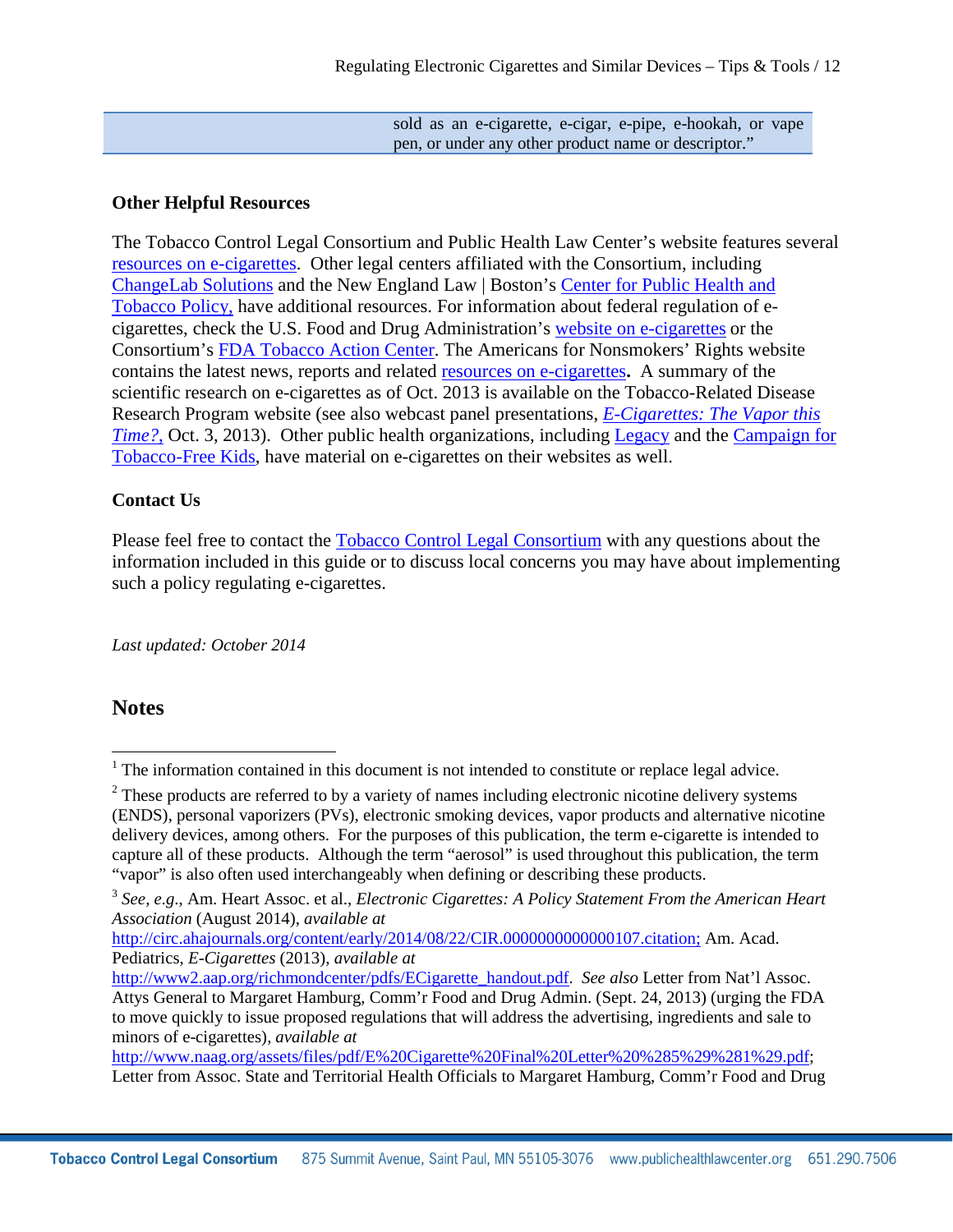Admin. (Oct. 22, 2013) (urging the FDA to take all available measures to regulate "the advertising, ingredients, and sale to minors of electronic cigarettes").

<span id="page-12-3"></span><sup>4</sup> *See, e.g.*, Legal Resource Center for Maryland Public Health Law and Policy, S*tate Electronic Smoking Device Legislation* (2013), *available at*

[http://publichealthlawcenter.org/sites/default/files/resources/UofMaryland-fs-state-e-smokingdevice](http://publichealthlawcenter.org/sites/default/files/resources/UofMaryland-fs-state-e-smokingdevice-legislation-9-2013.pdf)[legislation-9-2013.pdf](http://publichealthlawcenter.org/sites/default/files/resources/UofMaryland-fs-state-e-smokingdevice-legislation-9-2013.pdf) (table summarizing state legislation on electronic smoking devices as of Sept. 12, 2013); American Nonsmokers' Rights Foundation, *U.S. State and Local Laws Regulating Use of Electronic Cigarettes* (Oct. 1, 2014)*, available at* [http://www.no-smoke.org/pdf/ecigslaws.pdf.](http://www.no-smoke.org/pdf/ecigslaws.pdf)

<sup>5</sup> Because the user inhales aerosol or vapor, rather than smoke, the use of an e-cigarette is often referred to as "vaping."

<sup>6</sup> *Open System Vaporizers Officially Overtake E-Cigs, Top \$1 Billion in Sales for the First-Time Ever,*  Marketwatch.com (Sept. 25, 2014), [http://www.marketwatch.com/story/open-system-vaporizers](http://www.marketwatch.com/story/open-system-vaporizers-officially-overtake-e-cigs-top-1-billion-in-sales-for-the-first-time-ever-2014-09-25)[officially-overtake-e-cigs-top-1-billion-in-sales-for-the-first-time-ever-2014-09-25.](http://www.marketwatch.com/story/open-system-vaporizers-officially-overtake-e-cigs-top-1-billion-in-sales-for-the-first-time-ever-2014-09-25)

<sup>7</sup> Brian A. King et al., *Awareness and Ever Use of Electronic Cigarettes Among U.S. Adults, 2010-2011*, 15 NICOTINE & TOBACCO RESEARCH 1623-7 (2013).

<sup>8</sup> *E-Cigarette Sales are Smoking Hot, Set to Hit \$1.7 Billion*, CNBC.com (Aug. 28, 2013), [http://www.cnbc.com/id/100991511/print.](http://www.cnbc.com/id/100991511/print)

<sup>9</sup> *See, e.g.,* Melissa Vonder Haar, *Are E-Cigs the Wave of the Future?*, CSP DAILY NEWS, Aug. 13, 2013, [http://www.cspnet.com/category-management-news-data/tobacco-news-data/articles/are-e-cigs-wave](http://www.cspnet.com/category-management-news-data/tobacco-news-data/articles/are-e-cigs-wave-future)[future.](http://www.cspnet.com/category-management-news-data/tobacco-news-data/articles/are-e-cigs-wave-future)

<sup>10</sup> *Lorillard Inc. Acquires Blu Ecigs*, CSP DAILY NEWS, Apr. 25, 2012, *http://www.cspnet.com/category*[management-news-data/tobacco-news-data/articles/lorillard-acquires-blu-ecigs;](http://www.cspnet.com/category-management-news-data/tobacco-news-data/articles/lorillard-acquires-blu-ecigs) *Reynolds Developing New Smokeless Products*, WINSTON-SALEM J., July 29, 2012,

[http://www.journalnow.com/business/article\\_cf223198-c21f-5b4e-8e7b-c5fb6190dcad.html;](http://www.journalnow.com/business/article_cf223198-c21f-5b4e-8e7b-c5fb6190dcad.html) Marlboro Maker *Altria to Sell E-Cigarettes*, L.A. TIMES, June 11, 2013,

[http://articles.latimes.com/2013/jun/11/business/la-fi-mo-altria-electronic-cigarette-20130611.](http://articles.latimes.com/2013/jun/11/business/la-fi-mo-altria-electronic-cigarette-20130611)

<sup>11</sup> Richard Craver, *Electronic Cigarettes Gaining on Traditional Products*, WINSTON-SALEM J., Dec. 14, 2012, [http://www.journalnow.com/business/business\\_news/local/article\\_41fa04d6-4655-11e2-95d9-](http://www.journalnow.com/business/business_news/local/article_41fa04d6-4655-11e2-95d9-0019bb30f31a.html) [0019bb30f31a.html](http://www.journalnow.com/business/business_news/local/article_41fa04d6-4655-11e2-95d9-0019bb30f31a.html) ("Refill cartridges can be purchased in different sizes and flavors; five-packs typically cost between \$9 and \$18. By comparison, a carton of cigarettes can cost between \$25 and \$50 for most name brands.")

<span id="page-12-1"></span><span id="page-12-0"></span> $12$  U.S. Dep't of Health & Human Servs., Preventing Tobacco Use Among Youth and Young ADULTS: A REPORT OF THE SURGEON GENERAL 522-29 (2012), *available at*  [http://www.surgeongeneral.gov/library/reports/preventing-youth-tobacco-use/full-report.pdf.](http://www.surgeongeneral.gov/library/reports/preventing-youth-tobacco-use/full-report.pdf)

 $13$  U.S. Food & Drug Admin., Electronic Cigarettes, <http://www.fda.gov/newsevents/publichealthfocus/ucm172906.htm> (last visited Oct. 7, 2014).

<span id="page-12-2"></span><sup>14</sup> Nathan Cobb et al., *Novel Nicotine Delivery Systems and Public Health: The Rise of the "E-Cigarette,"* 

100 AM. J. PUB. HEALTH, 2340-42 (2010).

 $\overline{\phantom{a}}$ 

<sup>15</sup> Jasper Hamill, *The Health Claims of E-Cigarettes Are Going Up in Smoke*, forbes.com, Aug. 21, 2014, *available at* [http://www.forbes.com/sites/jasperhamill/2014/08/31/the-health-claims-of-e-cigarettes-are](http://www.forbes.com/sites/jasperhamill/2014/08/31/the-health-claims-of-e-cigarettes-are-going-up-in-smoke/)[going-up-in-smoke.](http://www.forbes.com/sites/jasperhamill/2014/08/31/the-health-claims-of-e-cigarettes-are-going-up-in-smoke/)

<sup>16</sup> U.S. DEP'T OF HEALTH & HUMAN SERVS., HOW TOBACCO SMOKE CAUSES DISEASE: THE BIOLOGY AND BEHAVIORAL BASIS FOR SMOKING – ATTRIBUTABLE DISEASE: A REPORT OF THE SURGEON GENERAL (2010), *available at* [http://www.ncbi.nlm.nih.gov/books/NBK53017;](http://www.ncbi.nlm.nih.gov/books/NBK53017) *see also* U.S. DEP'T OF HEALTH & HUMAN SERVS., THE HEALTH CONSEQUENCE OF SMOKING: NICOTINE ADDICTION (1988), *available at* [http://tobaccodocuments.org/atc/71015953.html.](http://tobaccodocuments.org/atc/71015953.html)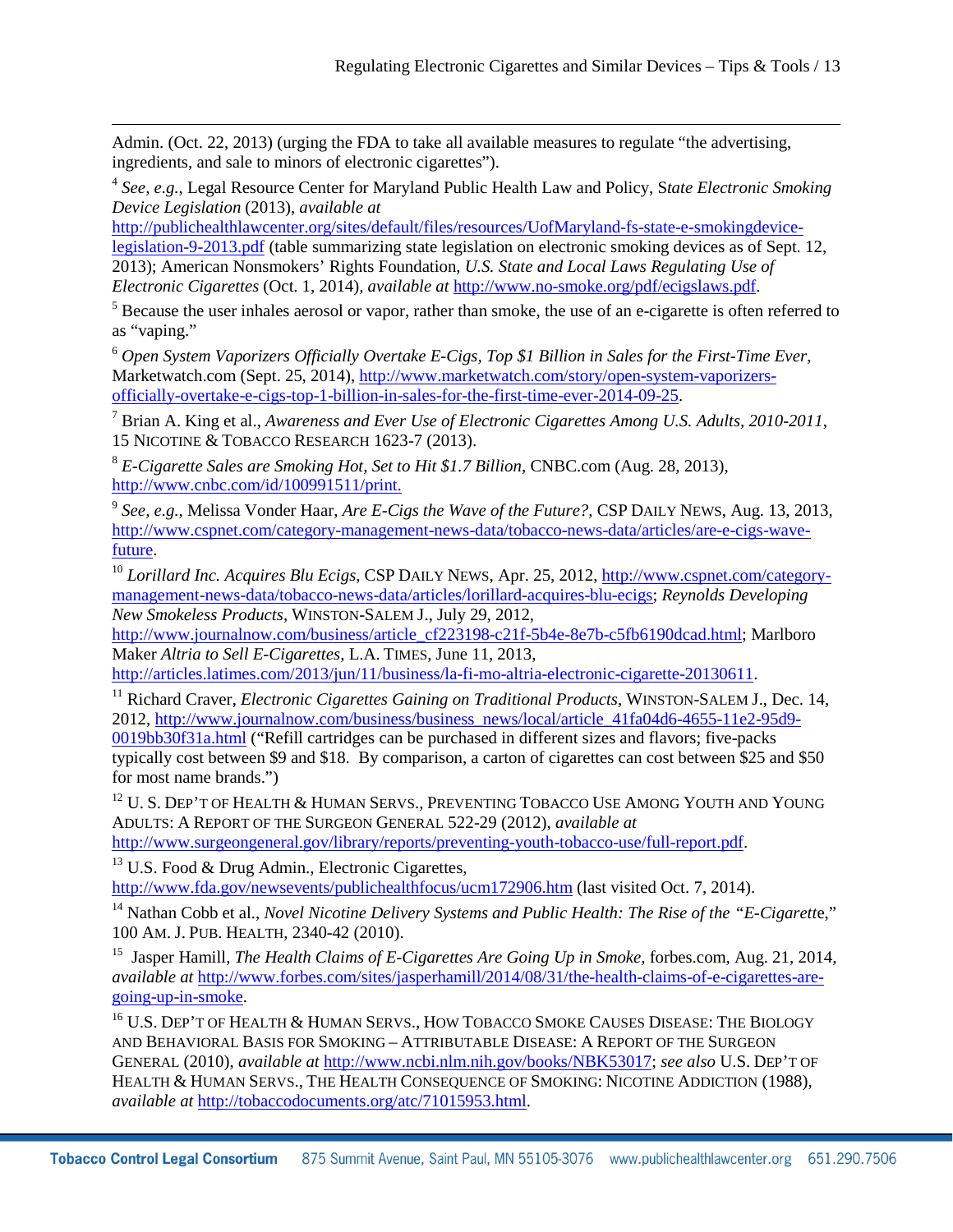$\overline{\phantom{a}}$ <sup>17</sup> U.S. DEP'T OF HEALTH & HUMAN SERVS., THE HEALTH CONSEQUENCES OF SMOKING *—*50 YEARS OF PROGRESS: A REPORT OF THE SURGEON GENERAL (2014), *available at* [http://www.surgeongeneral.gov/library/reports/50-years-of-progress/full-report.pdf.](http://www.surgeongeneral.gov/library/reports/50-years-of-progress/full-report.pdf)

<sup>18</sup> Megan Schroeder et al., *Electronic Cigarettes and Nicotine Clinical Pharmacology*, TOBACCO CONTROL (2014), *available at* [http://tobaccocontrol.bmj.com/content/23/suppl\\_2/ii30.full.](http://tobaccocontrol.bmj.com/content/23/suppl_2/ii30.full)

<sup>19</sup> Michael Trehy et al., *Analysis of Electronic Cigarette Cartridges, Refill Solutions and Smoke for Nicotine and Nicotine-related Impurities*, 34 J. LIQUID CHROMATOGRAPHY & RELATED TECHNOLOGIES 1442, 1457 (2011).

<span id="page-13-1"></span><span id="page-13-0"></span><sup>20</sup> *See, e.g.*, Monique Williams et al., *Metal and Silicate Particles Including Nanoparticles are Present in Electronic Cigarette Cartomizer Fluid and Aerosol*, 8 PLoS ONE 3 (e57987) (2013), *available at*  [http://www.ncbi.nlm.nih.gov/pmc/articles/PMC3603976;](http://www.ncbi.nlm.nih.gov/pmc/articles/PMC3603976) Tobias Schripp et al., *Does E-Cigarette Consumption Cause Passive Vaping*, 23 INDOOR AIR 25-31 (2013); Americans for Nonsmokers' Rights, *Electronic (e-) Cigarettes and Secondhand Aerosol* (2014), *available at* [http://no](http://no-smoke.org/pdf/ecigarette-secondhand-aerosol.pdf)[smoke.org/pdf/ecigarette-secondhand-aerosol.pdf.](http://no-smoke.org/pdf/ecigarette-secondhand-aerosol.pdf)

<span id="page-13-2"></span><sup>21</sup> *See* Am. Heart Assoc. et al., *supra* note 3.

<span id="page-13-3"></span><sup>22</sup> Letter from Nat'l Assoc. Attys General, *supra* note 3.

<span id="page-13-4"></span><sup>23</sup> Anna Edney, *E-Cigarette Marketing Seen Threatened by FDA Scutiny*, Bloomberg.com, Oct. 16, 2013, [http://www.bloomberg.com/news/print/2013-10-16/e-cigarette-marketing-seen-threatened-by-fda](http://www.bloomberg.com/news/print/2013-10-16/e-cigarette-marketing-seen-threatened-by-fda-scrutiny.html)[scrutiny.html.](http://www.bloomberg.com/news/print/2013-10-16/e-cigarette-marketing-seen-threatened-by-fda-scrutiny.html)

<span id="page-13-5"></span> $^{24}$  In addition, instructive videos on how to make e-liquid are widely available online, including YouTube and e-cigarette and related product web sites. *See, e.g.,* [http://www.bing.com/videos/search?q=e](http://www.bing.com/videos/search?q=e-liquid+video+instructions&qpvt=e-liquid+video+instructions&FORM=VDRE)[liquid+video+instructions&qpvt=e-liquid+video+instructions&FORM=VDRE](http://www.bing.com/videos/search?q=e-liquid+video+instructions&qpvt=e-liquid+video+instructions&FORM=VDRE) (examples of videos related to e-liquid (e-juice) and instructions for filling e-cigarette cartridges).

<sup>25</sup> Matt Richtel, *E-Cigarette Makers Are in an Arms Race for Exotic Vapor Flavors*, N.Y. TIMES, July 15, 2014, *available at* [http://www.nytimes.com/2014/07/16/business/e-cigarette-makers-are-in-an-arms-race](http://www.nytimes.com/2014/07/16/business/e-cigarette-makers-are-in-an-arms-race-for-exotic-vapor-flavors.html?_r=0)for-exotic-vapor-flavors.html? r=0.

<span id="page-13-6"></span><sup>26</sup> Family Smoking Prevention and Tobacco Control Act, Pub. L. No. 111-31  $\S$  102, 123 Stat. 1776 (codified as amended in scattered sections of 5 U.S.C., 15 U.S.C. and 21 U.S.C. (2009)). According to the Act:

[a] cigarette or any of its component parts (including the tobacco, filter, or paper) shall not contain, as a constituent (including a smoke constituent) or additive, an artificial or natural flavor (other than tobacco or menthol) or an herb or spice, including strawberry, grape, orange, clove, cinnamon, pineapple, vanilla, coconut, licorice, cocoa, chocolate, cherry, or coffee, that is a characterizing flavor of the tobacco product or tobacco smoke, 21 U.S.C. §  $387g(a)(1)(A)$  (2009).

<span id="page-13-8"></span><span id="page-13-7"></span><sup>27</sup> CTRS. FOR DISEASE CONTROL AND PREVENTION, *Notes from the Field: Electronic Cigarette Use Among Middle and High School Students – U.S., 2011-2012*, 62 MORBIDITY AND MORTALITY WKLY. REP. 729-30 (2013), *available at* [http://www.cdc.gov/mmwr/preview/mmwrhtml/mm6235a6.htm.](http://www.cdc.gov/mmwr/preview/mmwrhtml/mm6235a6.htm)

<span id="page-13-9"></span><sup>28</sup> Letter from Nat'l Assoc. Attys General, *supra* note 3.

<span id="page-13-10"></span><sup>29</sup> For more specific information related to the deeming regulation, please visit our FDA Tobacco Action Center at [http://publichealthlawcenter.org/topics/tobacco-control/fda-tobacco-action-center.](http://publichealthlawcenter.org/topics/tobacco-control/fda-tobacco-action-center) For the latest federal information about regulating e-cigarettes, visit the FDA's website at [http://www.fda.gov.](http://www.fda.gov/)

<span id="page-13-11"></span><sup>30</sup> Family Smoking Prevention and Tobacco Control Act, Pub. L. No. 111-31, 123 Stat. 1776 (codified, in relevant part, at 21 U.S.C.A. § 301 *et seq*. (2009) (preserving local and state authority to regulate the sale of tobacco products)).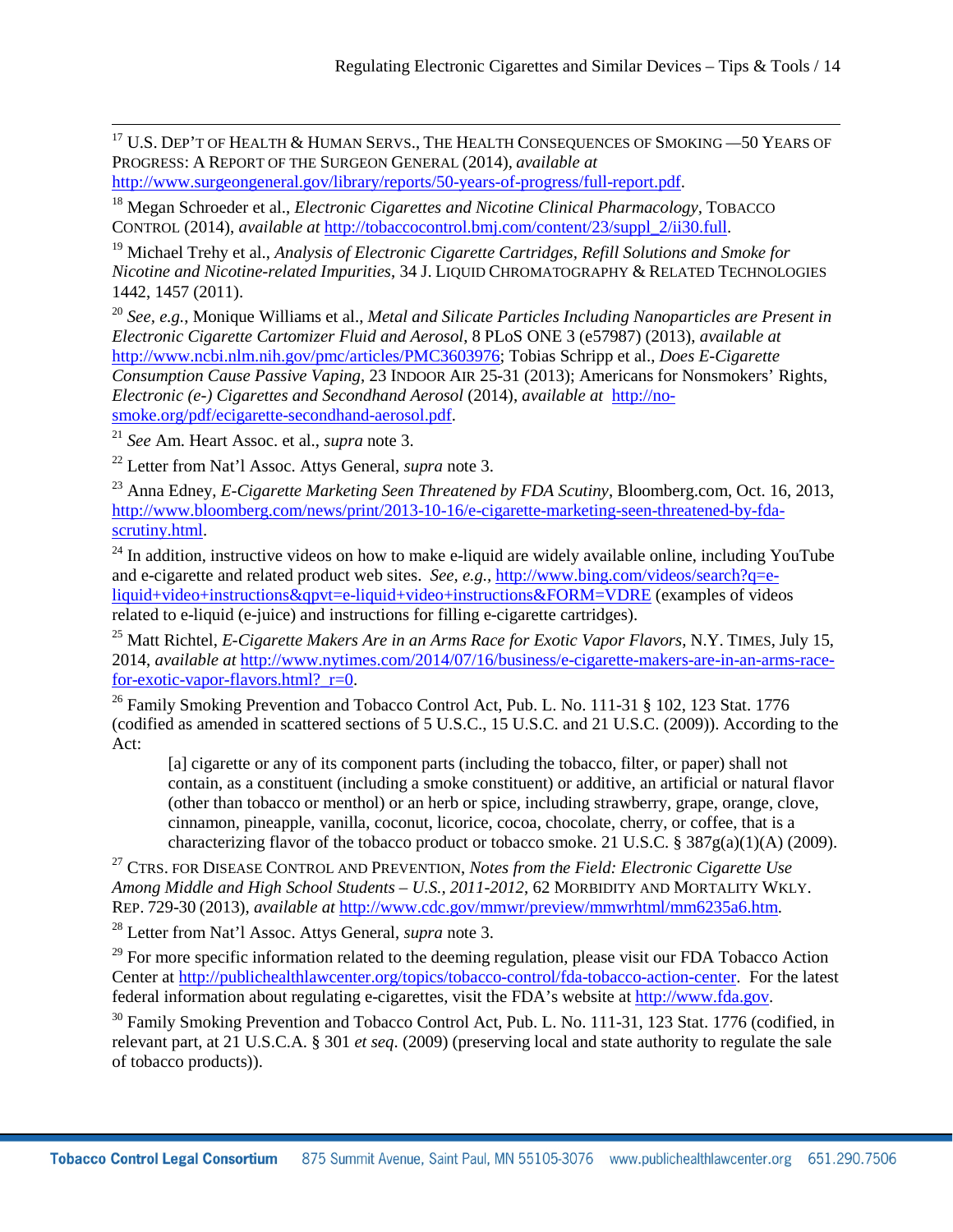<span id="page-14-0"></span>31 31 *See* Tobacco Control Legal Consortium, *Restricting Tobacco Advertising – Tips and Tools* (2011), *available at* [http://publichealthlawcenter.org/sites/default/files/resources/tclc-guide-restricttobadvert-](http://publichealthlawcenter.org/sites/default/files/resources/tclc-guide-restricttobadvert-2011.pdf)[2011.pdf.](http://publichealthlawcenter.org/sites/default/files/resources/tclc-guide-restricttobadvert-2011.pdf)

<span id="page-14-1"></span><sup>32</sup> Family Smoking Prevention and Tobacco Control Act, Pub. L. No. 111-31, 123 Stat. 1776 (2009) (codified as amended in relevant part at 21 U.S.C. §§ 301 *et seq.*); 21 C.F.R. § 1140.16(d)(1).

<span id="page-14-2"></span><sup>33</sup> *See, e.g.*, Tobacco Control Legal Consortium, *Tobacco Coupon Regulations and Sampling Restrictions* (2011), *available at* [http://publichealthlawcenter.org/sites/default/files/resources/tclc-guide](http://publichealthlawcenter.org/sites/default/files/resources/tclc-guide-tobcouponregsandsampling-2011.pdf)[tobcouponregsandsampling-2011.pdf.](http://publichealthlawcenter.org/sites/default/files/resources/tclc-guide-tobcouponregsandsampling-2011.pdf)

<span id="page-14-3"></span><sup>34</sup> Proponents claim that e-cigarettes emit an odorless vapor made of water and harmless chemicals rather than the hazardous secondhand smoke of combustible cigarettes. *See, e.g.*, Ecigsavings.com, [http://www.ecigsavings.com/electronic-cigarettes/about-electronic-cigarettes](http://www.ecigsavings.com/electronic-cigarettes/about-electronic-cigarettes/) (last visited Oct. 7, 2014).

<sup>35</sup> *See, e.g.*, Rachel Grana et al., *Background Paper on E-cigarettes*, Center for Tobacco Control Research and Education, University of California, San Francisco and WHO Collaborating Center on Tobacco Control (Dec. 2013). *See also* American Nonsmokers' Rights Foundation, *U.S. State and Local Laws Regulating Use of Electronic Cigarettes* (Oct. 1, 2014)*, available at* [http://www.no](http://www.no-smoke.org/pdf/ecigslaws.pdf)[smoke.org/pdf/ecigslaws.pdf.](http://www.no-smoke.org/pdf/ecigslaws.pdf)

<span id="page-14-6"></span><span id="page-14-5"></span><span id="page-14-4"></span><sup>36</sup> Matt Richtel, *The E-Cigarette Industry, Waiting to Exhale*, N.Y. TIMES, Oct. 26, 2013, *available at*  [http://www.nytimes.com/2013/10/27/business/the-e-cigarette-industry-waiting-to](http://www.nytimes.com/2013/10/27/business/the-e-cigarette-industry-waiting-to-exhale.html?pagewanted=all&_r=0)exhale.html?pagewanted=all $&$ r=0.

<span id="page-14-7"></span><sup>37</sup> CTRS. FOR DISEASE CONTROL AND PREVENTION, *Calls to Poison Centers for Exposures to Electronic Cigarettes – United States, September 2010-February 2014*, 63 MORBIDITY AND MORTALITY WKLY. REP. 297-300 (2014), *available at*

[http://www.cdc.gov/mmwr/preview/mmwrhtml/mm6313a4.htm?s\\_cid=mm6313a4\\_w.](http://www.cdc.gov/mmwr/preview/mmwrhtml/mm6313a4.htm?s_cid=mm6313a4_w)

<span id="page-14-8"></span><sup>38</sup> U.S. Food & Drug Admin, Smoking Cessation Products to Help You Quit, <http://www.fda.gov/TobaccoProducts/ResourcesforYou/ucm168231.htm> (last visited Oct. 7, 2014). These FDA-approved cessation devices include products such as nicotine gum, patch, nasal spray and inhalers.

<span id="page-14-9"></span><sup>39</sup> As just one indication of enforcement challenges, some e-cigarettes sold as non-nicotine products have cartridges that can be replaced with nicotine cartridges or vials of liquid nicotine purchased locally or online. *See, e.g.*, the following e-cigarette websites: Prime Vapor, [http://www.primevapor.com/flavor-e](http://www.primevapor.com/flavor-e-cigarette-cartridges-1/zero-nicotine-10)[cigarette-cartridges-1/zero-nicotine-10](http://www.primevapor.com/flavor-e-cigarette-cartridges-1/zero-nicotine-10) and CloudNine, [http://cloudnine.hillarymilesproductions.com/e](http://cloudnine.hillarymilesproductions.com/e-cigarette-reviews/electronic-cigarette-filter-styles-replaceable-flavor-cartridges-compared-to-e-liquid-refillable-cartridges/)[cigarette-reviews/electronic-cigarette-filter-styles-replaceable-flavor-cartridges-compared-to-e-liquid](http://cloudnine.hillarymilesproductions.com/e-cigarette-reviews/electronic-cigarette-filter-styles-replaceable-flavor-cartridges-compared-to-e-liquid-refillable-cartridges/)[refillable-cartridges](http://cloudnine.hillarymilesproductions.com/e-cigarette-reviews/electronic-cigarette-filter-styles-replaceable-flavor-cartridges-compared-to-e-liquid-refillable-cartridges/) (last visited Oct. 7, 2014).

<sup>40</sup> *Sottera, Inc. v. Food & Drug Admin.,* 627 F.3d 891 (D.C. Cir. 2010).

<span id="page-14-10"></span><sup>41</sup> Generally, the nicotine in electronic cigarettes is "derived from natural tobacco plants." However, it is not entirely clear whether that is true of all electronic cigarettes currently on the market, or whether it will be true of future products. Moreover, not all electronic cigarettes contain nicotine; some contain other chemicals such as lobelia. Letter from Michael M. Levy, Jr., Director, Division of New Drugs and Labeling Compliance, Food & Drug Administration, to William P. Bartkowski, President, Ruyan American, Inc. (Sept. 8, 2010), *available at*

<span id="page-14-12"></span><span id="page-14-11"></span>[http://www.fda.gov/ICECI/EnforcementActions/WarningLetters/ucm225181.htm.](http://www.fda.gov/ICECI/EnforcementActions/WarningLetters/ucm225181.htm)

42 *See* Tobacco Control Legal Consortium publications on Commercial Speech and Commerce Clause issues in the regulation of tobacco products on its website section, Federal Regulation of Tobacco Products, a[t http://publichealthlawcenter.org/topics/special-collections/federal-regulation-tobacco](http://publichealthlawcenter.org/topics/special-collections/federal-regulation-tobacco-collection)[collection.](http://publichealthlawcenter.org/topics/special-collections/federal-regulation-tobacco-collection) *See also* Consortium resources on Preemption and Public Health, at [http://publichealthlawcenter.org/topics/other-public-health-law/preemption-public-health.](http://publichealthlawcenter.org/topics/other-public-health-law/preemption-public-health)